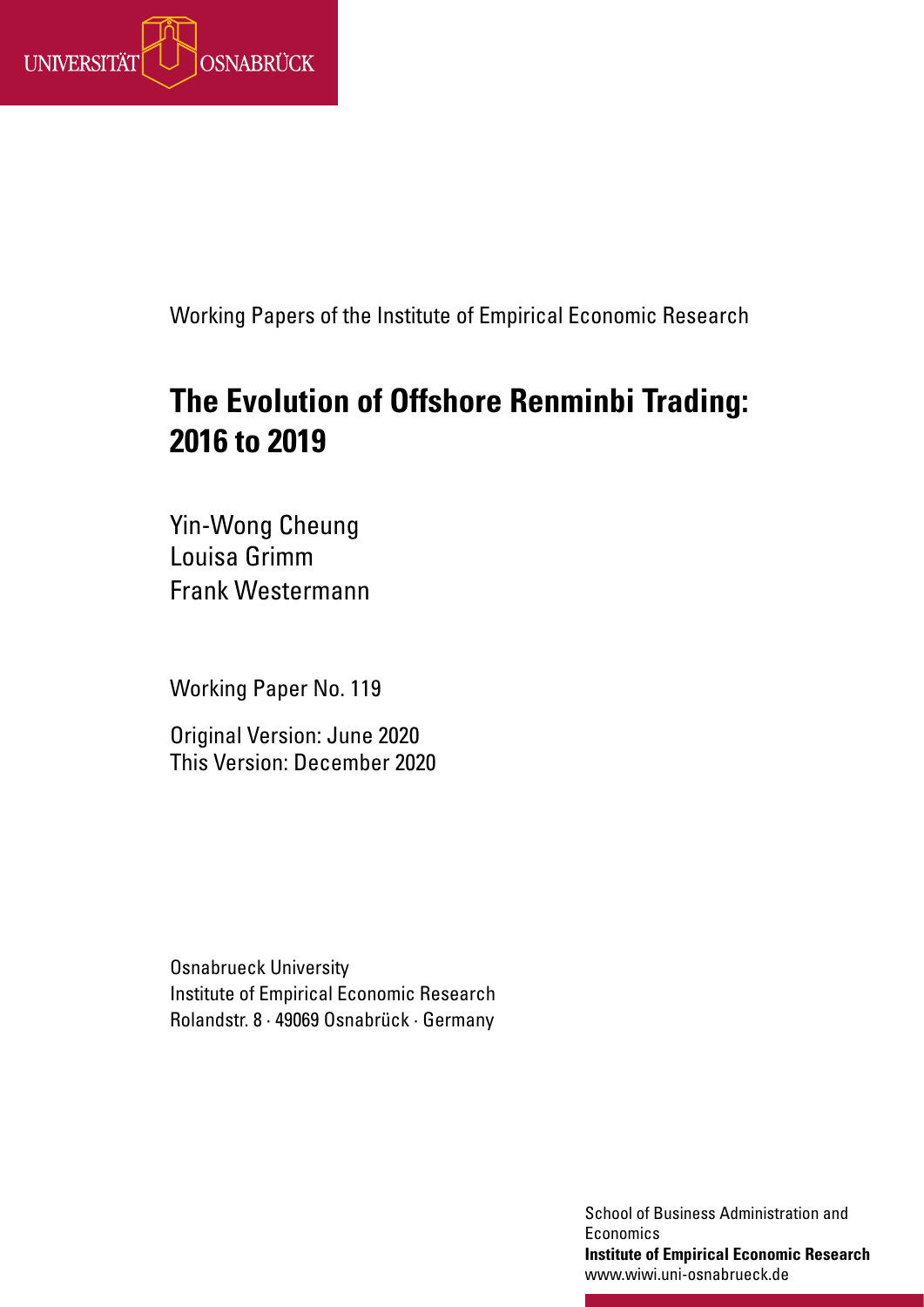## **The Evolution of Offshore Renminbi Trading: 2016 to 2019**

Yin-Wong Cheung Louisa Grimm Frank Westermann

Revised Version: December 2020

# ABSTRACT

We study the evolution of offshore renminbi trading between 2016 and 2019. The geographical pattern of changes in offshore renminbi trading during this period is different from the one between 2013 and 2016. The pattern of changes in the 2016-2019 period, in addition to the previously reported convergence to the geographical trading pattern of all currencies, is affected by (geopolitical) disputes and trade intensity. Further, China-specific RQFII investment quota arrangements and offshore market's equity market capitalization and level of financial development play a role in shaping the offshore RMB trading pattern.

JEL Classifications: C24, F31, F33, G15, G18 Keywords: FX Turnover; Geographical Trading Pattern; Renminbi Internationalization; Dispute; Trade Intensity

Acknowledgments: We thank Bob McCauley, Iikka Korhonen, Michael Melvin, Yabin Wang, Vlad Sushko, participants of the 2020 conference on "China and World Economy Under the Cloud of Trade Disputes: New Challenges," two anonymous referees and the editor for their comments and suggestions, and Roger Lee for his research assistance. Of course, we are responsible for any remaining deficiencies or errors. Cheung and Westermann gratefully acknowledge, respectively, the Hung Hing Ying and Leung Hau Ling Charitable Foundation (孔 慶熒及梁巧玲慈善基金) and the Sievert-foundation for their continuing support.

Correspondence Addresses:

- Cheung Hung Hing Ying Chair Professor of International Economics, Department of Economics and Finance, City University of Hong Kong, Hong Kong. Email: yicheung@cityu.edu.hk
- Grimm Institute of Empirical Economic Research, Osnabrück University, D-49069 Osnabrück, Germany; E-mail: louisa.grimm@uni-osnabrueck.de
- Westermann Institute of Empirical Economic Research, Osnabrück University, D-49069 Osnabrück, Germany; E-mail: [frank.westermann@uni-osnabrueck.de](mailto:frank.westermann@uni-osnabrueck.de)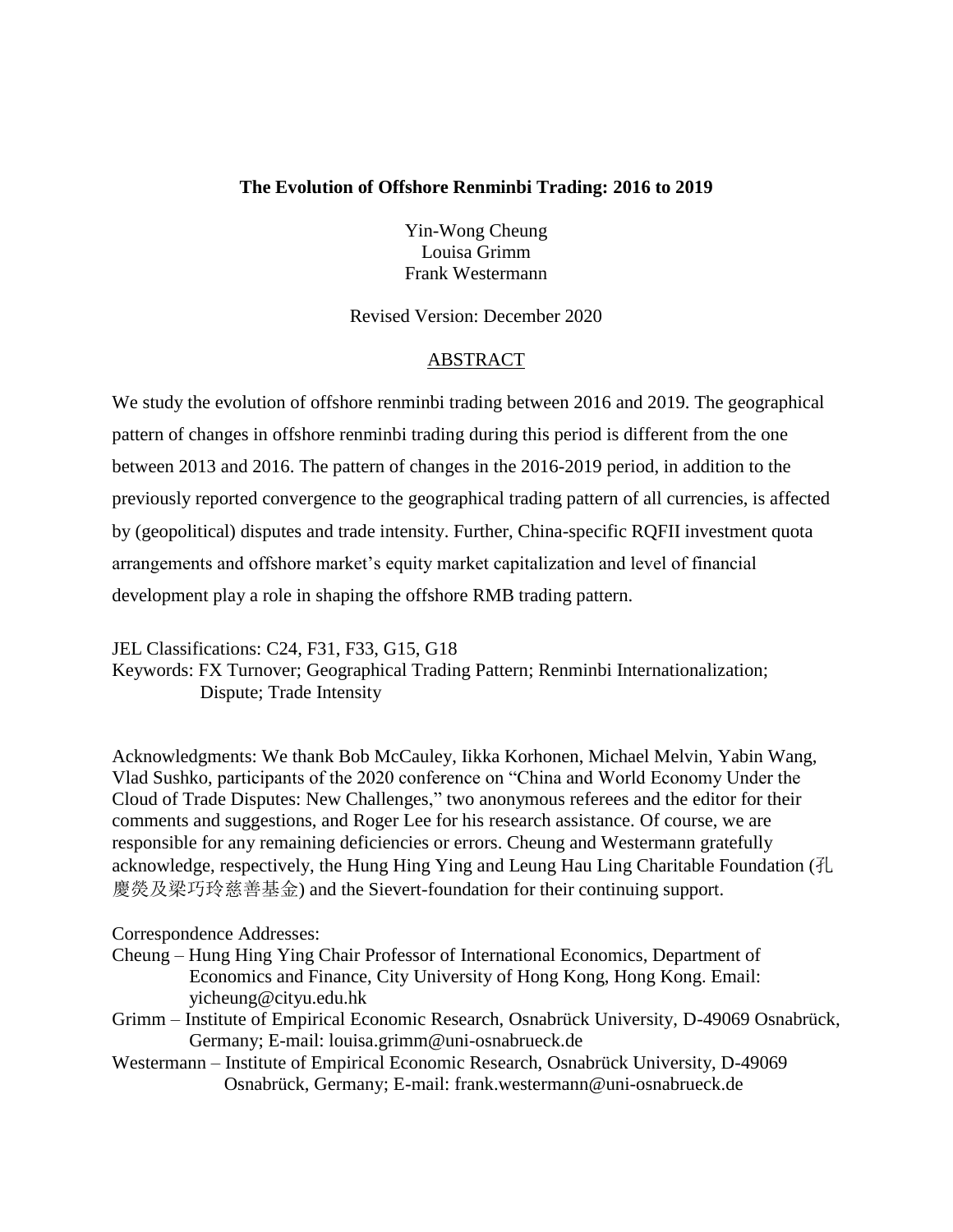#### **1. Introduction**

 $\overline{a}$ 

China is a major player in the world, and linked to the rest of the world via a vast and complex trade network. The international community is anxious to embrace the coming of the Chinese currency – the renminbi (RMB) – to the international monetary system. Indeed, the role of the RMB as an international currency has been quickly progressing since China approved the pilot scheme of RMB cross-border trade settlement in  $2009$ .<sup>1</sup> The inclusion of the RMB in the basket of Special Drawing Rights (SDR) currencies in 2016 is lauded as a validation of China's efforts to internationalize the RMB, and the SDR membership is perceived to catapult the RMB's global status.

China has strategically guided the use of the RMB overseas; anecdotal evidence suggests that its offshore use has an initial concentration around the Asian region and has then gradually spread to other parts of the world.<sup>2</sup> Eichengreen *et al.* (2016), He *et al.* (2016), He and Yu (2016), Mehl (2017) and [Wójcik](javascript:;) *et al.* (2017), for example, discuss the economic, political, and technical factors that affect offshore trading of international currencies. The US dollar which is arguably the most predominant global currency illustrates the complementary and supporting roles of offshore markets in popularizing dollar transactions around the world.

In the last ten years, China has introduced strategic policies to establish its network of offshore RMB markets to advance its currency's global status. These policies include a) the establishment of RMB clearing banks in offshore markets to facilitate settlements of RMB transactions overseas, b) the signing of bilateral RMB currency swap agreements to provide emergency RMB liquidity, and c) the provision of RMB qualified foreign institutional investor (RQFII) quotas that allow investing offshore RMB in China's onshore bond and equity markets. These arrangements encourage the international use of the RMB and facilitate the development of offshore trading in regional, international, and global settings.

The data provided by the Society for Worldwide Interbank Financial Telecommunication (SWIFT) attest that cross-border uses of the RMB have experienced a sharp increase since the early 2010s. For instance, the RMB was the  $20<sup>th</sup>$  most used world payments currency by value in January 2012 and, in less than four years, it was the fifth ranked currency in December 2014

<sup>1</sup> The use of RMB to settle cross-border trade could be traced back to at least 2003 (State Administration of Foreign Exchange, 2003a, 2003b). However, these cross-border settlements in the RMB were adopted to reduce the burden of using hard currencies such as the US dollar and not a policy to internationalize the RMB.

See, for example, Cheung (2015), Ehlers and Packer (2013), Ehlers *et al.* (2016).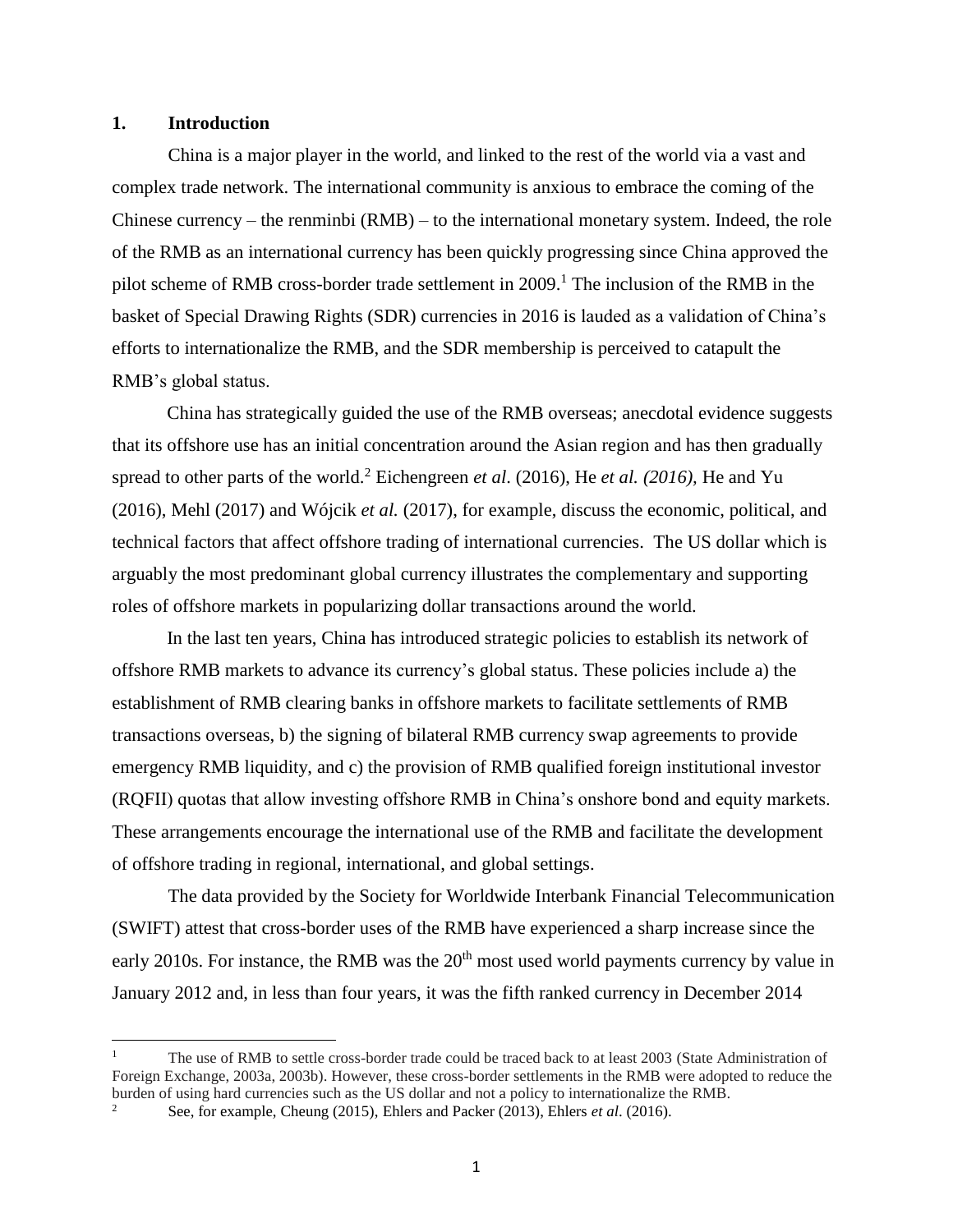(SWIFT, 2012; 2015). The stellar performance of the RMB as a world payments currency also reflects China's emphasis on trade facilitation and its strong presence in international trade.

The triennial surveys of the global foreign exchange (FX) market conducted by the Bank for International Settlements (BIS) offer information on RMB trading around the world. According to the BIS surveys, the average RMB daily FX turnover in the global market surged from US\$ 29.2 billion in 2010 to US\$ 285.0 billion in 2019, and its share of global FX trading increased to 4.3% in 2019 from a mere 0.9% in 2010 (Bank for International Settlements, 2010, 2019). The rapid growth in offshore trading contributes to the fast expansion of RMB turnover, $3$ and takes place concurrently when the RMB is transiting from a regional role to a global role.

Does the fast growth of offshore RMB markets follow a specific geographical evolution pattern? For instance, will offshore trading converge to a geographical pattern similar to that of the global FX trading? Cheung *et al.* (2019) posit that "a currency undergoing internationalization experiences a characteristic evolution of its geographical distribution of trading outside its home jurisdiction." In the case of the RMB, its offshore trading pattern will transit from an initial regional one over time towards the global FX trading pattern. Using data from Bank for International Settlements (2013, 2016), these authors showed that the offshore RMB trading indeed appears to converge to the spatial global FX trading pattern.

Despite its fast penetration, the RMB in terms of both scope and scale is a small player in the global financial system relative to the sizes of China's economy and trade sector. Further, global RMB trading displayed a growth rate between April 2016 and April 2019 that is slower than that between April 2013 and April 2016, and took place mostly within the Asian region with a wider spread to other regions (Bank for International Settlements, 2016, 2019; Cheung, 2015; Ehlers and Packer, 2013; [Ehlers](https://www.bis.org/author/torsten_ehlers.htm) *et al*., 2016). Despite these observations, China's efforts to internationalize the RMB offer a unique opportunity for analysing the process of internationalizing a currency in the presence of binding capital controls and targeted policydriven initiatives.<sup>4</sup>

Mundell (1961) aptly notes that "[...] currencies are mainly an expression of national sovereignty, so that actual currency reorganization would be feasible only if it were accompanied

 $\overline{a}$ 

<sup>3</sup> While the global FX market between 2010 and 2019 grew by about 70%, the offshore RMB turnover increased by almost eight times.

The evolution of the major global currencies including the US dollar took place before reasonably comprehensive BIS surveys of FX turnover were available.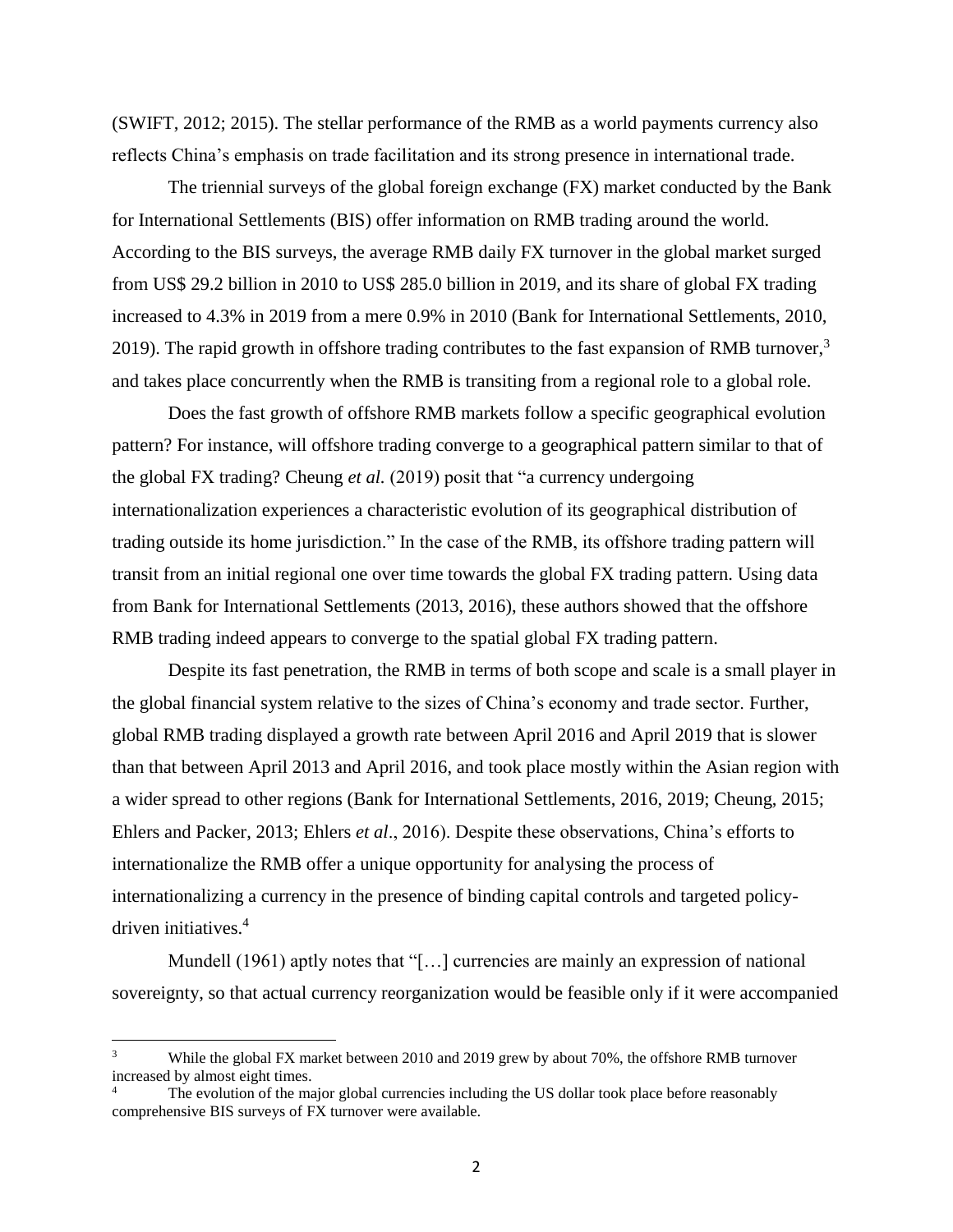by profound political changes." Being symbolic of a country's economic heft and its predominance in the global economy, the international political environment will thus influence a currency's internationalization experiences.

Since Donald Trump entered the White House in the midst of China's expanding foreign policy ambitions under the Xi Jinping regime, China has encountered an increasingly confrontational geopolitical environment. In addition to the China-US dispute, China in recent years engaged in political disputes with a few other countries including Japan and Korea that resulted in various kinds of trade actions. Conceivably, these disputes and the related bellicose rhetoric can adversely affect the environment under which China conducts trade and financial businesses with these countries, and can affect global investors' views and commitments, at least temporarily, on the RMB. In the following, we assess whether disputes and recent changes in geopolitics have implications for the penetration pattern of offshore RMB markets.

Against this backdrop, we study the evolution of the offshore RMB trading pattern between 2016 and 2019, and assess the determinants of the pattern of changes across offshore financial centers. Cheung *et al.* (2019) assess their geographical distribution hypothesis with three variables that describe the FX turnover initial conditions, gaps between initial shares of RMB and total FX trading volumes, and changes in the share of total FX trading. In this study, we postulate that, in addition to these three FX market variables, the offshore RMB trading between 2016 and 2019 is affected by the changing geopolitical environment. Specifically, in view of the debilitating effects of disputes and China's emphasis on the facilitation of international trade, we investigate the roles of disputes, trade relationships, China's policies, other links to China, and the offshore financial center's characteristics in determining the geographical evolution of RMB shares.

To anticipate results, we find that the offshore RMB trading was transiting towards the global FX trading pattern between 2016 and 2019 once the effects of the dispute and trade intensity are accounted for. In addition to the three variables that capture the global FX market conditions, the dispute and trade related variables have statistical and economic implications for the evolution of offshoring RMB trading. Specifically, we find that an engagement in disputes with China implies a negative impact on the offshore RMB share between 2016 and 2019. The "dispute effect" is, however, mitigated by bilateral trade volume. The bilateral trade variable by itself does not display a significant effect – its significance is observed via the interaction with

3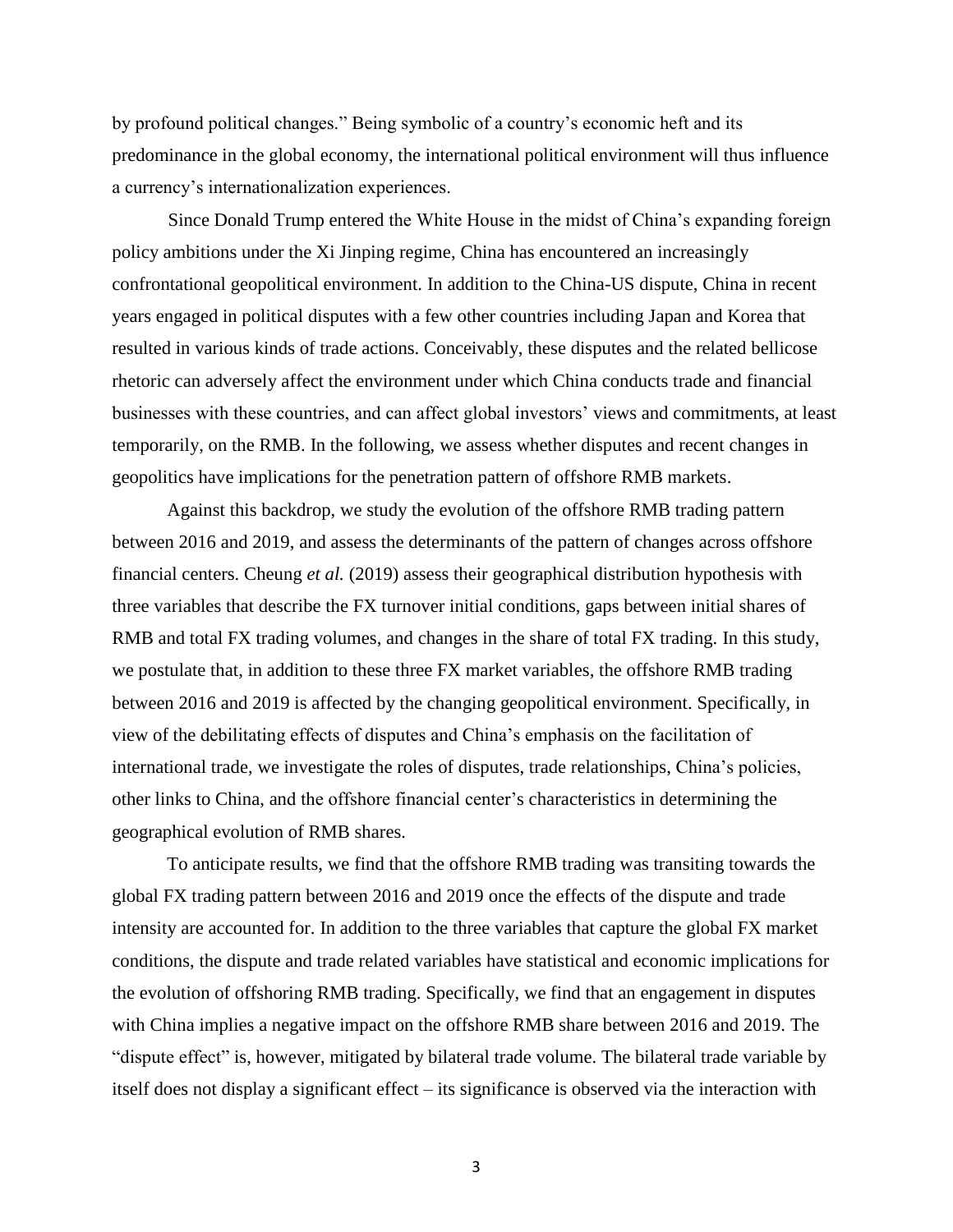the dispute variable. This finding suggests that the dispute variable - our proxy for geopolitical factors – is a relevant factor for the current sample, and existing economic linkages represented by trade relationship modify its implications. The inclusion of the dispute, trade and their interaction variables helps to reveal the tendency to converge to the global FX trading pattern and discernibly improves the regression's explanatory power.

The geographical offshore RMB trading pattern is also affected by both China-specific policies and characteristics of offshore markets. Specifically, China's RQFII quotas and the host country's levels of equity market capitalization and financial development positively enhance offshore RMB trading. It is further affirmed that the 2016-2019 dynamics are different from the 2013-2016 one – the latter dynamic process is mostly characterized by the convergence behavior as reported before.

In the next section, we provide a brief overview of RMB internationalization in the last decade, noting the interweaving of policy-driven and market-driven dynamics. Section 3 examines the evolution of the geographical distribution of offshore RMB trading between 2016 and 2019 using the three FX market variables, and evaluates the roles of disputes, trade relationship, China's policies, links to China, and offshore financial center's characteristics. Section 4 offers some concluding remarks.

### **2. A Brief Overview**

 $\overline{a}$ 

Since the 2009 pilot cross-border trade settlement scheme, China has implemented policy initiatives to promote and facilitate the use of the RMB overseas.<sup>5</sup> Indeed, to prepare for crossborder transactions, China stealthily launched its initiative to develop offshore RMB centers in 2003 by authorizing an RMB clearing bank in Hong Kong — the first facility of this kind outside mainland China. The trade settlement scheme was expanded to cover the whole of China in August 2011 from the initial group of five cities that include Shanghai and four cities in Guangdong Province.

Given its unique political and economic characteristics, Hong Kong has been a testing ground for experimenting policies that promote the use of the RMB overseas.<sup>6</sup> The policies for

<sup>5</sup> Some studies on RMB internationalization are Cheung *et al*. (2011), Eichengreen (2013), Eichengreen and Kawai (2015), Frankel (2012), and Prasad (2016).

<sup>6</sup> While China has sovereignty over Hong Kong, it considers Hong Kong an "offshore" market for RMB transactions.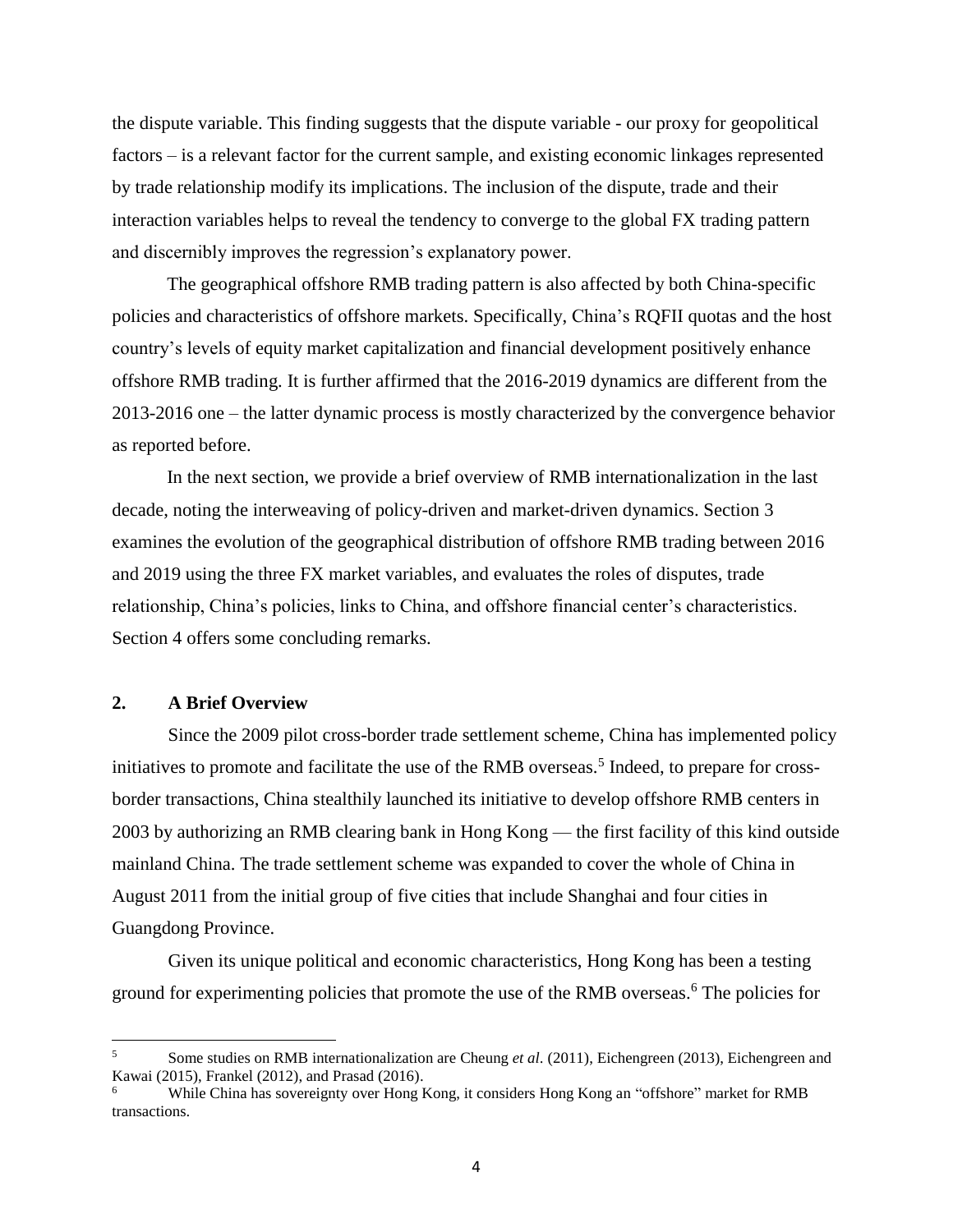promoting offshore RMB business were typically first introduced in Hong Kong before extending to other regional and international financial centers. Three of these promotional policies - sometimes dubbed the "three gifts" are the appointment of local RMB clearing banks, the setup of bilateral RMB currency swap agreements, and the assignment of RQFII quotas.<sup>7</sup> Other related policy initiatives include stock-connect and bond-connect programs, the issuance of dim sum bonds, the issuance of RMB denominated equities in market overseas, and the Belt and Road Initiative.<sup>8</sup>

The policy push, albeit in a measured manner, has put the RMB in the limelight. In the last decade, the global market has witnessed a surge in RMB related business activities that gradually spread from the Asian region to other parts of the world. The rapid global penetration, coupled with China's economic prowess, has prompted the International Monetary Fund to designate the RMB a SDR currency in November 2015.<sup>9</sup>

The growing role of the RMB in the global market is illustrated by its trading in the global FX market. The BIS triennial central bank surveys present a detailed account of RMB turnover in the global FX market. According to the surveys, the average RMB daily FX turnover in the global market surged from 29.2 billion in 2010, 119.6 billion in 2013, 202.1 billion in 2016, to 285.0 in 2019, and its share of global FX trading increased to 4.3% in 2019 from a mere 0.9% in 2010 (Bank for International Settlements, 2010, 2013, 2016, 2019).

Figures 1 and 2 offer two alternative views on the evolving RMB's global role. Figure 1 is based on SWIFT data on currency usage for world payments. In a decade time, the share of world payments accounted for by the RMB increased from 0.29% by the end of 2011 to 1.65% in January 2020, and its rank improved to the  $6<sup>th</sup>$  from the  $20<sup>th</sup>$  (SWIFT, 2012, 2020).

Figure 2 plots the Renminbi Globalisation Index compiled by Standard Chartered Bank that tracks the level of RMB internationalization by assessing offshore RMB business

 $\overline{a}$ 

<sup>7</sup> On September 10, 2019, China announced the removal of the quota limitation on the RQFII program (State Administration of Foreign Exchange, 2019), which took effect on June 6, 2020.

<sup>8</sup> Different countries have different policy stances on internationalizing their currencies. For example, see Eichengreen and Flandreau (2009) for the US policy to support the US dollar's global role, Ministry of Finance, Japan (2003) for the case of Japanese yen, and European Commission (2018) and Juncker (2018) for the international role of the euro. The Bundesbank was perceived reluctant to globalize the Deutsche mark before the euro era (Franke, 1999).

<sup>9</sup> On October 1, 2016, the RMB officially joined the SDR basket with a 10.9% weight. The weights of the other four SDR currencies are the US dollar (41.7%), the euro (30.9%), the Japanese yen (9 %), and the British pound (8.1%).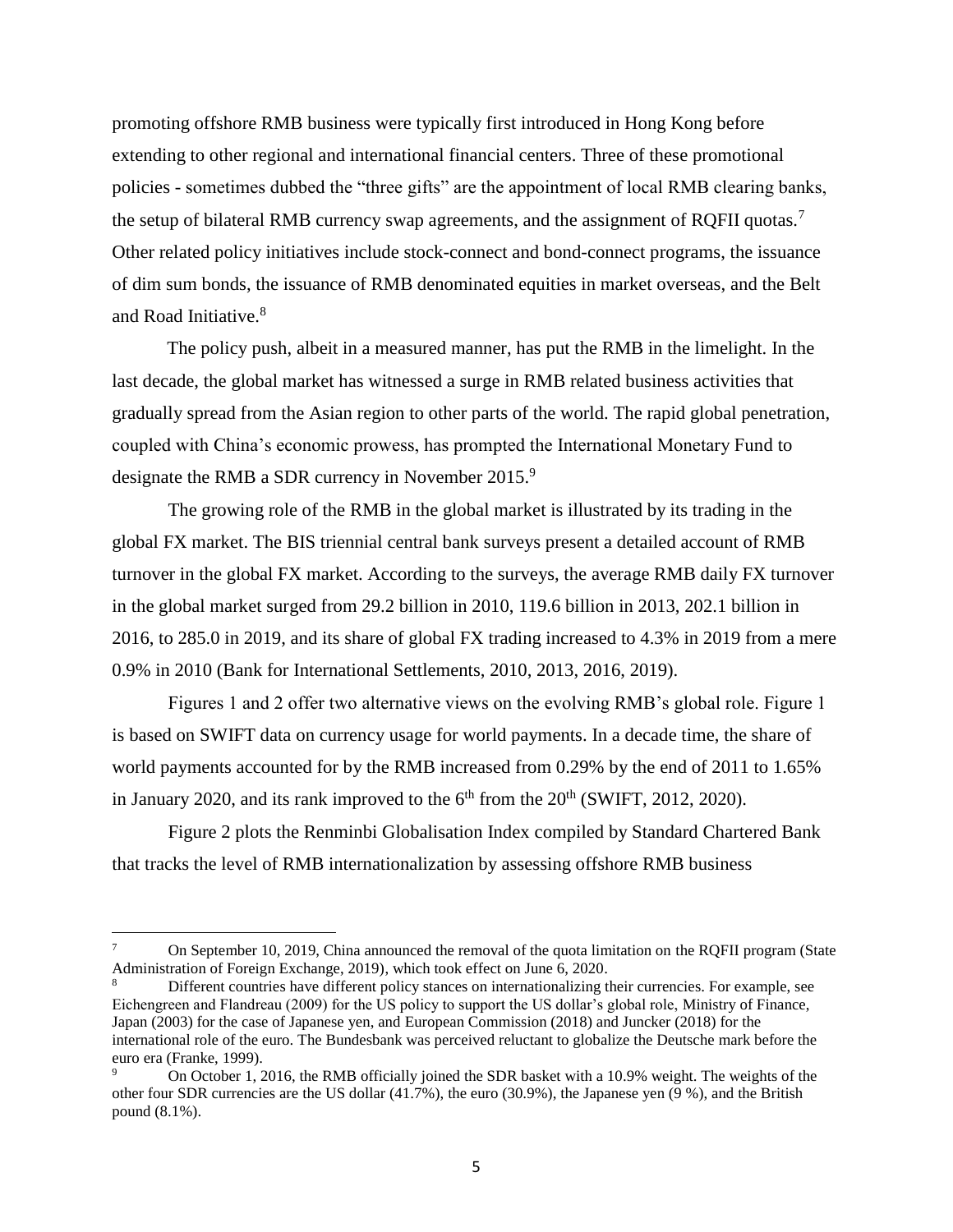activities.<sup>10</sup> The Index started in December 2010 with a base value of 100, reached the height of 2405 in September 2015, and settled at 1974 in October 2019.

Despite the fact that the RMB's global share has increased from less than 1% to 4.3% and improved from being the  $17<sup>th</sup>$  most traded currency to the eighth most traded one between the 2010 and 2019 BIS triennial surveys, the turnover is still low compared with China's economic size and international trade. Table 1 lists the ratios of daily turnover to gross domestic product (GDP) and to international trade volume of the top ten most actively traded currencies in the 2019 BIS triennial survey. Note that because two currencies are involved in each FX transaction, the sum of the percentage shares of individual currencies totals 200% instead of 100%.

The RMB's daily FX turnover to GDP and to international trade ratios are, respectively, 2.09% and 6.17%, and are the smallest among the top ten currencies. Relative to the economic size and international trade volume, the New Zealand dollar is the most heavily traded currency. It is of interest to note that the currency of Hong Kong, which is a China's special administrative region and is 2.6% of China's economy size, ranks the ninth most traded currency, accounts for 3.5% of the global turnover, and has larger FX turnover to GDP and to international trade ratios than the RMB.

The fast ascent of the RMB internationalization process is not monotonic. Both Figures 1 and 2 suggest the RMB internationalization process shows a point of inflection around August 2015.<sup>11</sup> After reaching a high of 2.79% in August 2015, the RMB's share in global payments has drifted down to 1.65% in January 2020 (Figure 1).<sup>12</sup> The Renminbi Globalisation Index, similarly, shows the offshore RMB business has been slowed down since September 2015 (Figure 2). While the RMB FX trading increased in the 2019 BIS triennial survey, the growth of RMB turnover is lower than that of the 2016, and the slower growth has coincided with the relatively slower growth of offshore RMB trading (Packer *et al*., 2019; Schrimpf and Sushko, 2019).

The propagation of the RMB in the global market faced different domestic and global conditions in the last few years. For instance, China introduced various capital control measures in response to the market turmoil that followed the August 2015 modification of the RMB

 $\overline{a}$ 

<sup>&</sup>lt;sup>10</sup> The Index is designed to measure the overall offshore RMB usage (Standard Chartered Bank, 2019).<br><sup>11</sup> On August 11, 2015, China modified its official BMB control party formation moghanism (Boople's)

On August 11, 2015, China modified its official RMB central parity formation mechanism (People's Bank of China, 2015).

<sup>12</sup> The Hong Kong dollar in January 2020 ranked the eighth and accounted for 1.40% of world payments.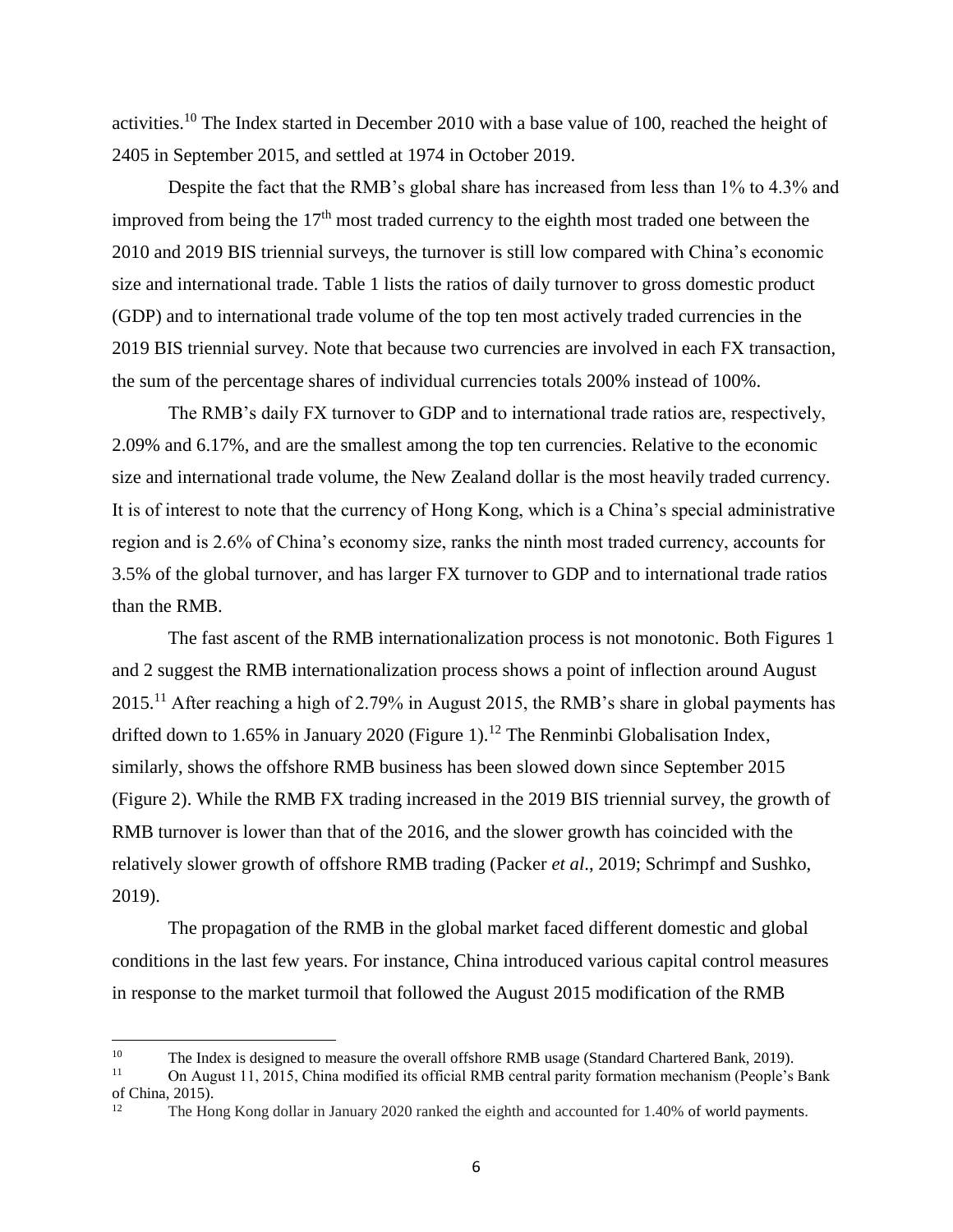central parity formation mechanism. These capital control measures that aimed at reining in capital outflow and capital repatriation discouraged foreigners from committing to RMB businesses.

The dispute between China and the US – the two largest countries in the world – under Donald Trump's presidency further impedes the RMB internationalization process.<sup>13</sup> For instance, tariffs and the re-revamping of global supply chains triggered by trade disputes affect China's interactions with the rest of the global community. The disrupted global production chain and economic uncertainty affect not only China's trade and economic relationship with the US, but also with its allies.

Besides disputes with the US, China in the last few years engaged in diplomatic rows, which are at times bellicose with other countries including the notable examples of Japan and Korea. China usually reinforces its belligerent rhetoric with, say, some kind of trade restrictions against the related countries. Countries are alarmed by China's assertive diplomacy approach and have to re-assess the economic ties with China and the benefits of adopting the RMB for international transactions. The disputes triggered by economic (and political) discord can swerve countries from the global use of the RMB.

Cheung *et al.* (2019) hypothesize that the geography of offshore RMB trading will over time transit towards the geographical distribution of global FX trading. They showed that the data from Bank for International Settlements (2013, 2016) are supportive of the hypothesis, and the pattern of RMB shares of offshore financial centers appears to converge to the spatial global FX trading pattern. The convergence result, however, is obtained with the 2013 and 2016 data, which are *not* seriously affected by the disputes between China and other countries in the last few years.

While the changing environment has not completely stalled the RMB internationalization process, it can affect the evolution of its offshore trading across financial centers. With geopolitical conditions turning confrontational, we stipulate that disputes and trade relationships with China, in addition to other factors, can affect the global usage of the RMB and, hence, the evolution of offshoring RMB trading across financial centers between 2016 and 2019.

In the next section, we follow previous studies and employ data from the BIS *Triennial Central Bank Survey of Foreign Exchange and Derivatives Turnover* to study the evolution of

 $\overline{\phantom{a}}$ 

<sup>&</sup>lt;sup>13</sup> The growing populism and the [reversal of globalization](https://www.wsj.com/articles/whatever-happened-to-free-trade-1490800293) also do not favour the globalization of the RMB.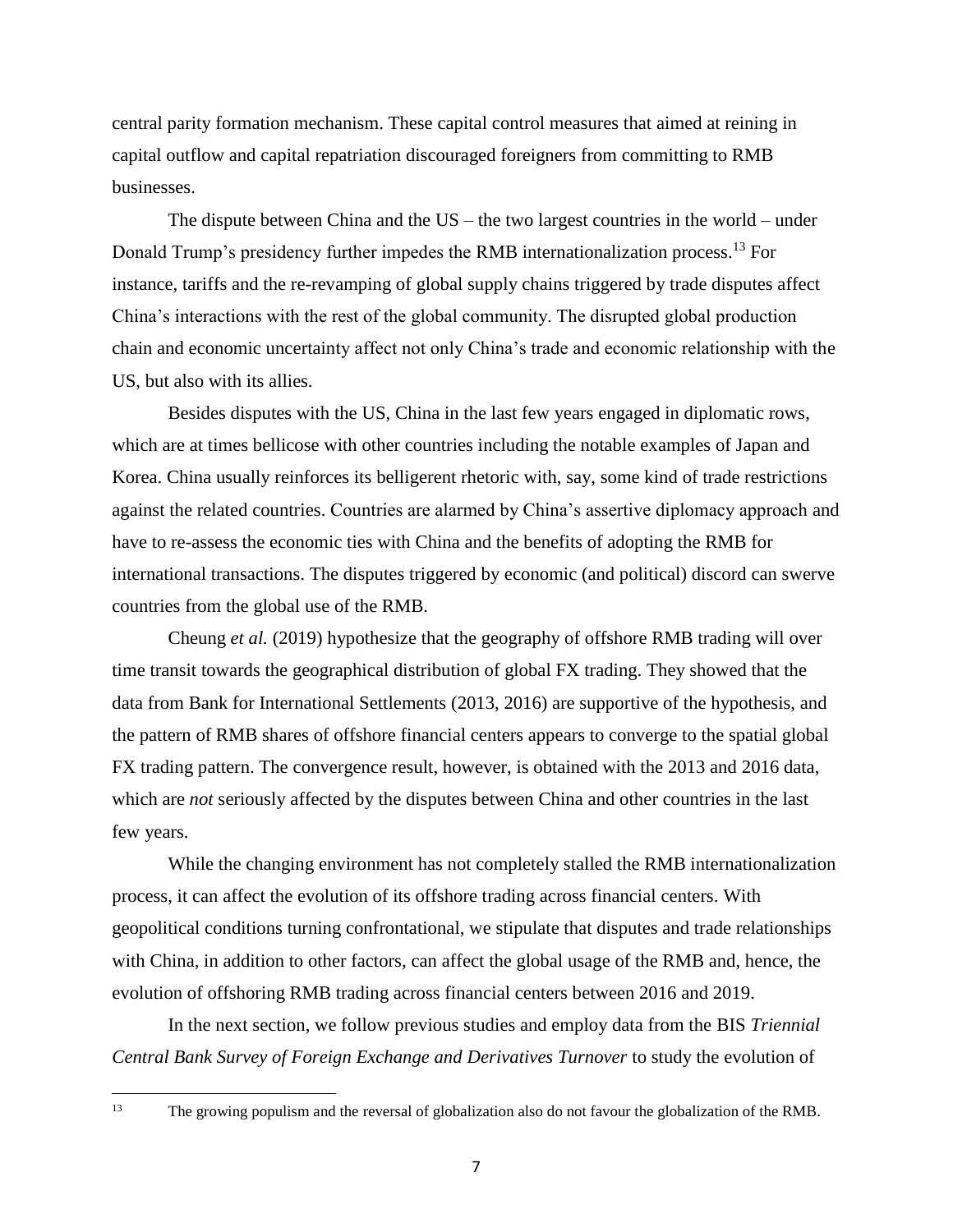offshore RMB trading across financial centers. Specifically, our analysis focuses on the RMB turnover data from the 2016 and 2019 Surveys. In addition, we briefly discuss some further results from data on the 2013 to 2016 offshore RMB trading, and on the other four SDR currencies.

#### **3. Empirical Analyses**

# *3.1 The Basic Specification*

The geographical evolution of RMB offshoring trading between 2016 and 2019 is investigated using FX turnover data reported in the 2016 and 2019 BIS triennial surveys (Bank for International Settlements, 2016, 2019). Excluding China which has a domestic RMB market, our sample includes central banks and other authorities in 50 jurisdictions reporting RMB trading. For convenience, we use the terms "jurisdiction" and "financial center" interchangeably, without any legal connotations. The basic cross-sectional regression specification is

$$
\Delta Y_{i,19} = \alpha + \beta Z_{i,16} + \gamma \Delta X_{i,19} + \delta W_{i,16} + \mu D_i + \zeta B T_{i,19} + \lambda B T_{i,19} * D_i + \varepsilon_i.
$$
 (1)

The dependent variable  $\Delta Y_{i,19} = Y_{i,2019} - Y_{i,2016}$  measures the change in the share of RMB trading experienced by the i-th jurisdiction between 2016 and 2019, where  $Y_{i,2019}$  is jurisdiction i's share of offshore RMB trading given by the ratio of its average RMB daily turnover to the average global offshore RMB daily turnover reported in the 2019 BIS triennial survey. Appendix lists the definitions, sources and some descriptive statistics of the variables in equation (1), and other variables considered in the rest of the current study.

There are two groups of explanatory variables in our basic specification. The first group comprises  $Z_{i,16}$ ,  $\Delta X_{i,19}$ , and  $W_{i,16}$ . These three variables are proxies for FX market information used to examine changes of offshore RMB trading shares (Cheung *et al.*, 2019). In our exercise, we interpret that they also capture the relevant general market-based information.

The change in jurisdiction i's share of global FX trading is given by  $\Delta X_{i,19} = X_{i,2019}$ .  $X_{i,2016}$ , where  $X_{i,2019}$  is the jurisdiction i's share of 2019 global currency trading given by the ratio of its average daily FX turnover to the global FX turnover. The variable is included to assess the implication of a jurisdiction's standing in global FX trading for its RMB share.

The convergence towards the global FX trading pattern is captured by the gap variable  $Z_{i,16} \equiv Y_{i,2016} - X_{i,2016}$  that represents the gap between jurisdiction i's share of offshore RMB trading and its share of global FX trading. The gap variable  $Z_{i,16}$  is one of the key variables of the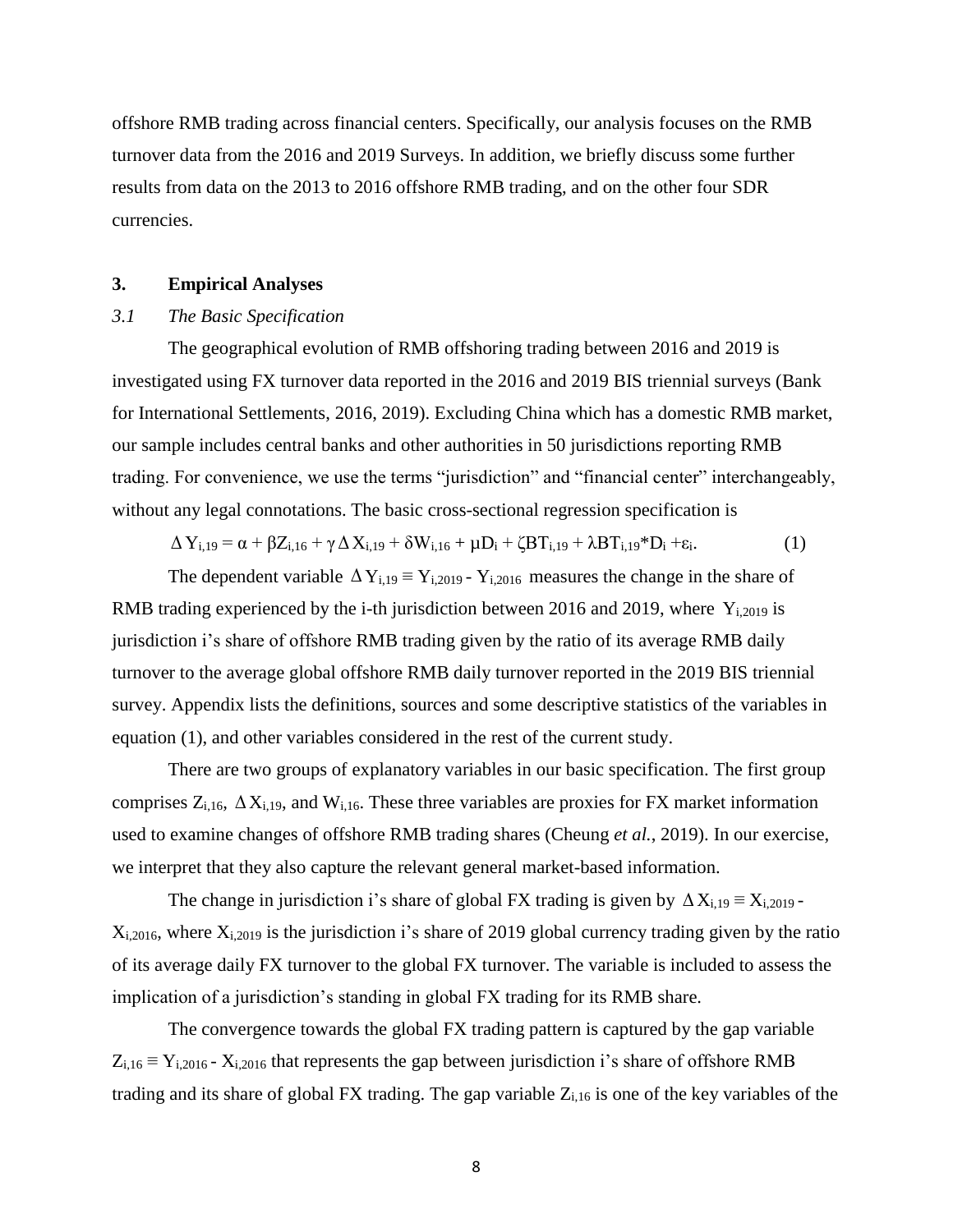exercise. When the RMB is transiting to be a global currency, one anticipates the process will reduce the gap between an initial geographic trading distribution and the distribution pattern of global FX trading. Under this stipulation, we expect the β-coefficient is negative.<sup>14</sup>

The correlation estimate is 0.5357 between the 2016 shares of offshore RMB trading  $(Y_{i,2016})$  and of global FX trading  $(X_{i,2016})$ , is 0.4940 between  $Y_{i,2019}$  and  $X_{i,2019}$ , and is 0.4247 between  $Y_{i,2013}$  and  $X_{i,2013}$ . The increase between the 2013 and 2106 correlation estimates is in accordance with the notation that the offshore RMB trading pattern is converging toward to the global FX trading pattern. However, the 2019 correlation estimate is smaller than the 2016 one; indicating the two patterns are getting relatively dis-similar, and the RMB did not transit closer to a trading pattern similar to that of all FX trading between 2016 and 2019. In the following, we will investigate whether the inference based on bivariate correlation carries over to multivariate regression analyses.

The variable  $W<sub>i,16</sub>$  gives jurisdiction i's RMB turnover as a share of its total FX turnover, and is included to account for the initial relative importance of RMB trading.

The second group of explanatory variables includes  $D_i$ ,  $BT_{i,19}$ , and  $BT_{i,19} * D_i$ . They are included to capture the possible effects of specific geopolitical conditions faced by the promotion of RMB uses overseas. On top of disputes with the US, China's image and its interactions with the global community are gradually altered by the assertive foreign policy approach adopted by the Xi Jinping's regime.<sup>15</sup> For instance, in the past few years, China engaged in some serious disputes that triggered economic consequences with, say, Japan, Korea, Singapore and Australia. To capture effects of these disputes on offshore RMB trading, the dummy variable  $D_i$  assumes a value of one for financial centers in the US, Japan, Korea, Singapore and Australia.

The US is selected as the China-US dispute has been the headline of the international news in the last few years. The ebbs and flows of the China and Japan relation is overshadowed by the intensified territorial dispute surrounding "Diaoyu/Senkaku Islands" that triggered sanctions against Japanese businesses and trade between the two countries (Li and Liu, 2019). In response to Korea's decision to deploy THAAD (a US-based missile defense system), China

 $\overline{\phantom{a}}$ 

<sup>&</sup>lt;sup>14</sup> An acute reader notes that the dependent variable  $\Delta Y_{i,19}$  and the gap variable  $Z_{i,16}$  share a common component Y<sub>i,2016</sub>. Under some distributional assumptions, we can derive a specific correlation between  $\Delta$  Y<sub>i,19</sub> and  $Z_{i,16}$ . Nevertheless, the gap variable effect reported in the following multiple regression exercise (e.g. Table 2, Column 1) is not likely attributed to this observation.

<sup>&</sup>lt;sup>15</sup> See, for instance, Anderlini (2020).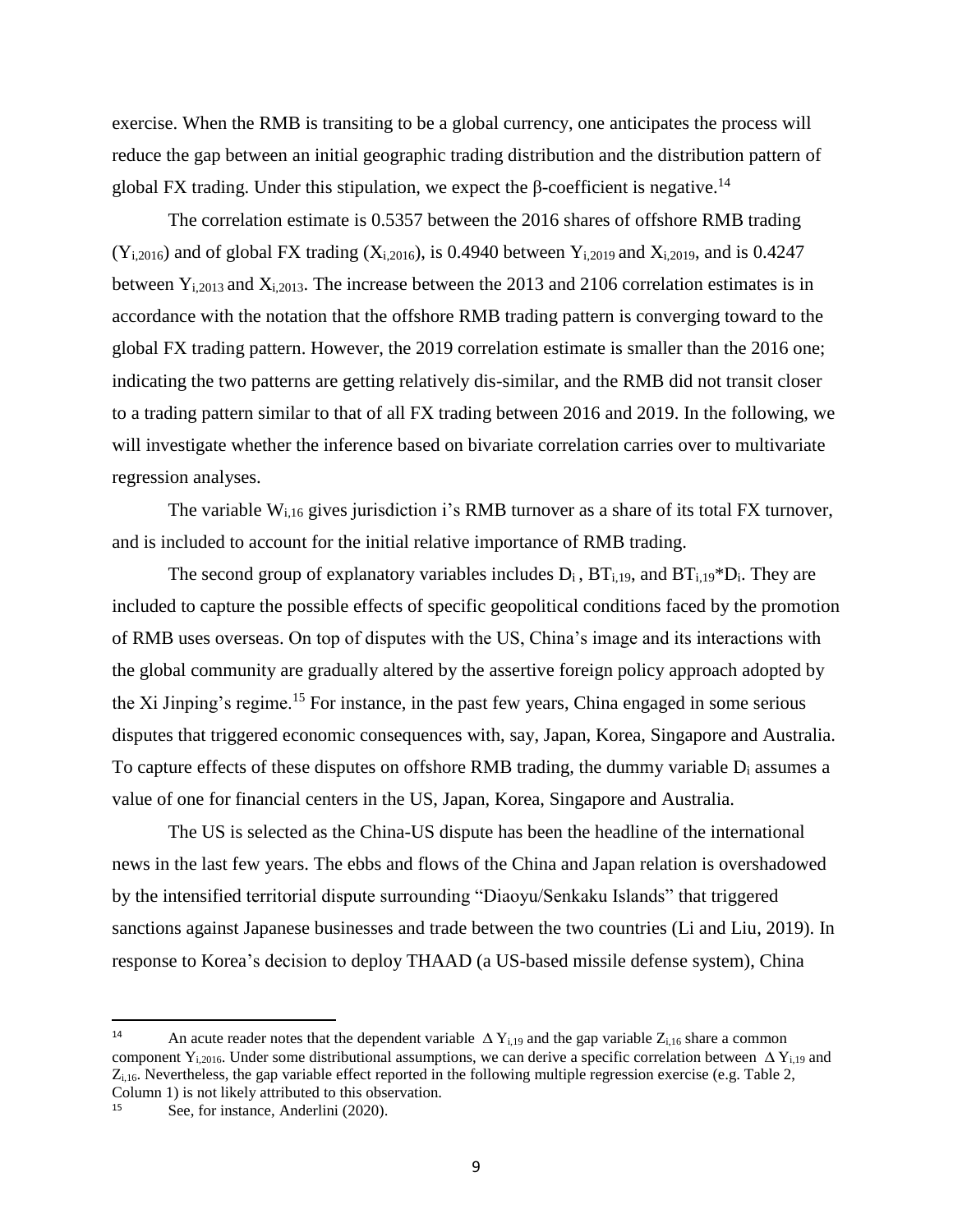launched a belligerent rhetoric against the decision and initiated various sanctions against Korean business in China and in Korea (Han, 2019). <sup>16</sup> China's displeasure of Singapore's ties with Taiwan was dramatically voiced by its seizure of nine armoured vehicles that Singapore shipped through Hong Kong after a training exercise in Taiwan in November 2016, and not inviting Singapore to its Belt and Road Initiative meeting in 2017.<sup>17</sup> Lastly, the relation between China and Australia has [become](https://dictionary.cambridge.org/dictionary/english/become) strained since Australia warned of growing China's influences on its politics in 2017<sup>18</sup> and reached a low point when Australia called for an investigation of the source of COVID-19 in 2020.<sup>19</sup> China has imposed sanctions on beef, barley and coal, as well as an anti-dumping tariff of more than 200% on wine.

Even though these confrontational episodes may be short-lived, they affect China's goodwill and trustworthiness and can swerve or weaken commitments of adopting the RMB for international transactions. Thus, we expect the dispute dummy variable  $D_i$  to have a negative coefficient.

China's foreign exchange and trade policies are closely related – the foreign exchange policy is typically devised with trade facilitation in view. For instance, in the early phase of the cross-border trade settlement program, authorities were urged to ensure that offshore RMB transactions are supported by genuine cross-border trades.<sup>20</sup> The jurisdiction i's variable  $BT<sub>i,19</sub>$ , given by the sum of its imports from and exports to China normalized by its total international trade volume between April 2018 to March 2019 is included to capture the trade effect on offshore RMB trading. According to People's Bank of China (2020), 13.4% of the total crossborder goods trade was settled with the RMB. Thus, the trade volume itself – rather than its change - provides a good and a less noisy proxy for the potential increase in using RMB in settling trade.<sup>21</sup> We expect the variable  $BT<sub>i,19</sub>$  to have a positive coefficient.

The effects of the two variables  $D_i$  and  $BT_{i,19}$  are likely to influence each other. For instance, the intensity of trade relation can affect the retaliation induced by disputes while both

Singapore is the only Southeast Asian country with an [economic partnership agreement with Taiwan.](https://www.mofa.gov.tw/en/News_Content.aspx?n=1E53CEEB4045643F&sms=C2D71E282D50644B&s=4255B85DA1615092) Singapore also hosts US military forces and is viewed being on the US side for the China-US dispute (Lee, 2019). Its return of faulty MTR trains back to China in 2016 is another sign of strained relationships.

 $\overline{\phantom{a}}$ 

<sup>&</sup>lt;sup>16</sup><br>
16 Meick and Salidjanova (2017) offer an account of China's response to the THAAD deployment.<br>
17 Singapora is the only Southeast Asian country with an accommis pertaership acrossment with Tai

<sup>&</sup>lt;sup>18</sup> Citing national security reasons, Australia banned the Chinese Huawei from its 5G network project in 2018.<br><sup>19</sup> See for example Trian (2020). See, for example, Trian (2020).

<sup>&</sup>lt;sup>20</sup> See, for example, Hong Kong Monetary Authority (2010).<br>When the change in trade volume instead of trade volume

When the change in trade volume, instead of trade volume itself, was used in the following regression exercise, it yielded qualitatively similar significant coefficient estimates but noticeably reduced the overall explanatory power as measured by adjusted R2 estimates.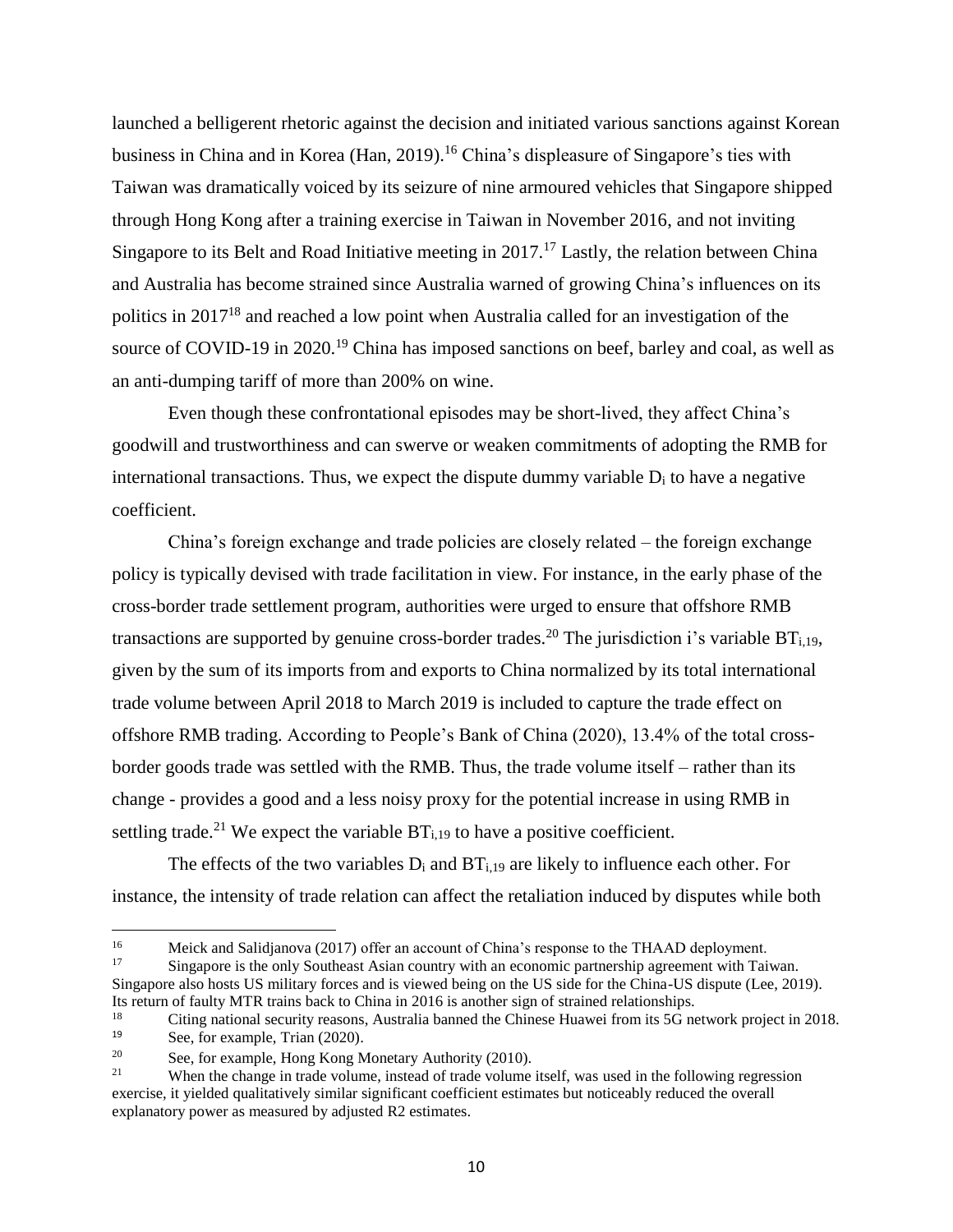affect the desirability of offshore RMB trading. Compared with BTi,19 that reflects complementary economic benefits that have long-term implications for offshore RMB trading, the dispute variable  $D_i$  would plausibly have a rather short term effect. The elected politicians that foster these confrontational episodes have limited terms in office. And the dispute can quickly subside when a new government comes into power. For instance, at the time of writing, the democratic presidential candidate, Joe Biden stated that he would re-evaluate president Trump's tariffs on imports from China upon taking office.<sup>22</sup> In view of trade's mutual beneficial nature, a dispute in the presence of a high trade volume is unlikely to be credible in the longer term. We thus stipulate that the interaction term  $BT_{i,19} * D_i$  to have a positive coefficient; indicating that a high trade volume would mitigate the negative dispute effect.

#### *3.2 Empirical Result I*

The results of estimating (1) are presented in Table 2. Columns (1) and (2) present results from, respectively, the group of the three FX market variables and the group of the three dispute and trade related variables. Column (3) presents the full specification.

Among the three FX market variables, the change of global FX market share ( $\Delta X_{i,19}$ ) is the only variable that exhibits a statistically significant effect (Column (1)). When a jurisdiction gains (losses) global FX market share, it tends to experience an increase (decrease) in the share of offshore RMB trading. Both the gap between a jurisdiction's RMB trading share and allcurrency trading share  $(Z_{i,16})$  and the relative importance of RMB trading to a jurisdiction's total FX trading (Wi,16) garner a small and statistically insignificant coefficient estimate. The insignificant gap variable  $Z_{i,16}$  indicates that, in contrast with 2013-2016 data (Cheung et al., 2019), the current 2016-2019 sample displays no evidence of the offshore RMB trading is transiting to the global FX trading pattern. However, this insignificant gap variable finding is, as discussed later, not robust to the presence of the dispute and trade related variables.

Under Column (2), the coefficient estimates of the three dispute and trade related variables have their expected signs  $- D_i$  has a negative coefficient estimate while  $BT_{i,19}$  and

 $22$ [See, for example, Anderson](https://www.forbes.com/sites/stuartanderson/) (2020). Of course, after election, the newly elected president may change his view, or may not be able to implement policy changes as envisioned. Nevertheless, the possibility of such a change illustrates the relative role of the dispute variable.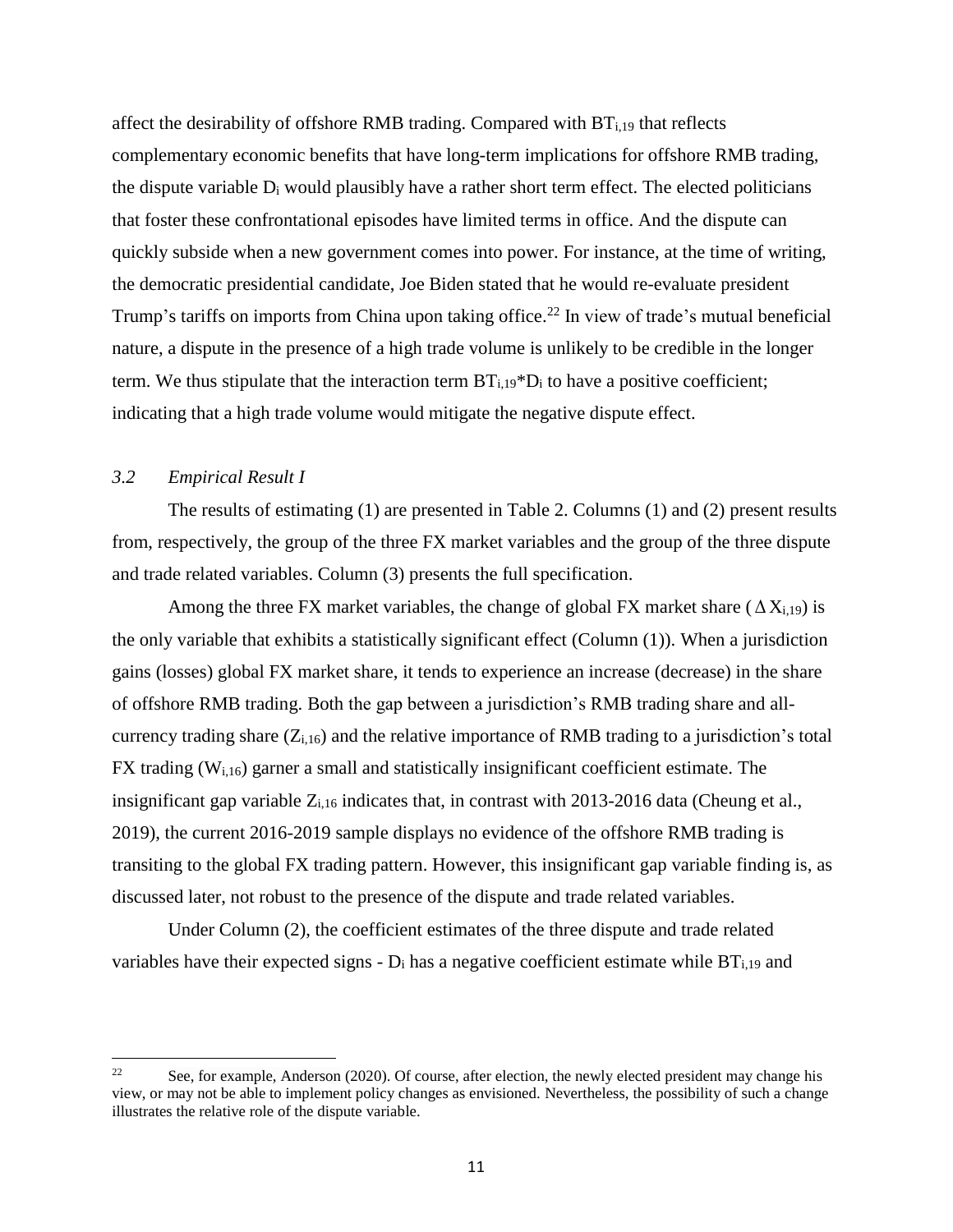$BT_{i,19}^*D_i$  have a positive one. However, only the dispute variable is statistically significant; that is, engaging in confrontational rows with China can impair offshore RMB activities.

Results from the full specification highlight the relevance of jointly evaluating the effects of the two groups of determinants (Column (3)). For instance, the adjusted  $\mathbb{R}^2$  estimate of 70% obtained from the full specification is noticeably larger than 60% - the sum of the adjusted  $\mathbb{R}^2$ estimates from Columns (1) and (2). That is, the three FX market variables and the three dispute and trade related variables exhibit complementary effects on changes of the offshore RMB trading share across jurisdictions.

Taking the three dispute and trade related variables into consideration, the gap variable Zi,16 has a significantly negative coefficient estimate. If a jurisdiction's offshore RMB trading share is larger (smaller) than its total FX trading share, then its RMB share tends to decline (increase) in 2019. Further, if we interpret the total FX trading share is the long-term anchor of the offshore RMB trading share, then the negative gap variable effect suggests the offshore RMB trading share is moving towards its anchor over time. The finding is in accordance with the convergence result reported in Cheung et al. (2019).

It should be noted that  $Z_{i,16}$  is only one of the determinants that affects the evolution of offshoring RMB trading, and a jurisdiction's total FX trading share is likely to vary over time and be affected by its own determinants. That is, even the distribution of offshore RMB trading across financial centers is transiting towards the geographical distribution of global FX trading, the observed gap between a jurisdiction's offshore RMB trading share and its total FX trading share may not decline linearly over time. A multivariate setting that accounts for other factors affecting offshore RMB trading shares, instead of a bivariate setting, is likely to be more relevant for studying the transition process.

The coefficient estimates of the total FX market share variable ( $\Delta X_{i,19}$ ) and the jurisdiction i's RMB trading share relative to its own total FX trading variable  $(W<sub>i,16</sub>)$  under Column (3) have signs and significance that are different from those under Column (1). It is noted that the coefficient estimates of these two variables are sensitive to control variables included in the following tables. The sensitivity is in contrast with the negative  $Z_{i,16}$  effect that is quite robustly reported in the presence of these control variables. As such, we infer the effects of  $\Delta X_{i,19}$  and  $W_{i,16}$  on changes in offshore RMB trading are not definite.

12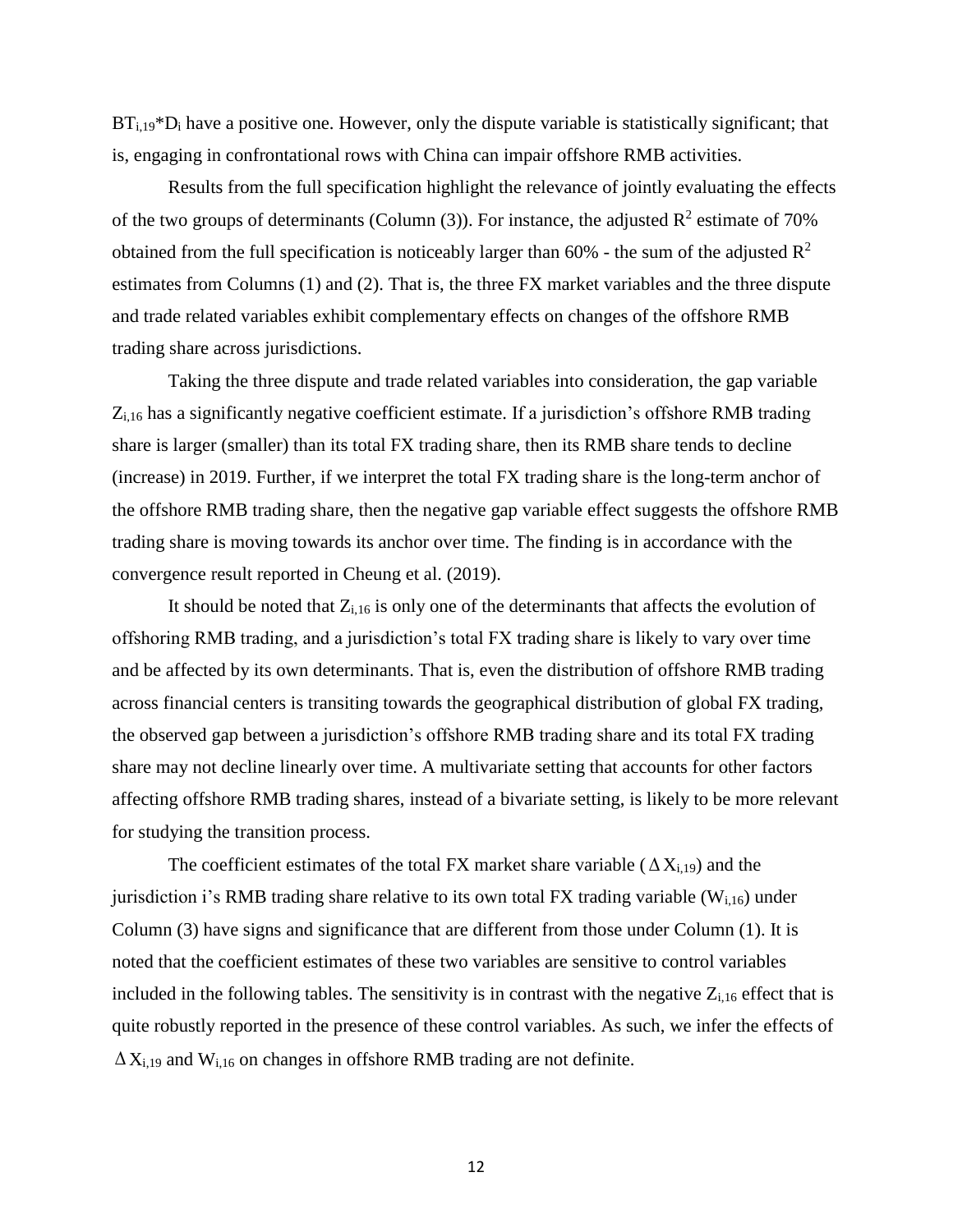The coefficient estimates of the three dispute and trade related variables, in the presence of the three FX market variables, retain their expected signs. In addition to the dispute variable  $(D_i)$ , the interaction variable  $BT_{i,19} * D_i$  has become statistically significant. While a dispute with China implies a decline in offshore RMB trading, the positive  $BT_{i,19}^*D_i$  effect suggests that trade intensity can mitigate the negative dispute effect.<sup>23</sup>

Specifically, for a country engaging a dispute with China, the estimated marginal effect of the dispute on the change in offshore RMB trading share is given by  $\hat{\mu} + \hat{\lambda} B T_{i,19}$  and its standard error  $[var(\hat{\mu}) + BT^2_{i,19} var(\hat{\lambda}) + 2 BT^2_{i,19} cov(\hat{\mu}, \hat{\lambda})]$ . That is, in addition to the coefficient estimates ( $\hat{\mu}$  and  $\hat{\lambda}$ ), the estimated marginal dispute effect depends on the trade intensity variable  $BT<sub>i,19</sub>$ . The statistical significance of the marginal effect as inferred from its standard error depends on the variances and covariance of  $\hat{\mu}$  and  $\hat{\lambda}$ , and trade intensity with China.

For the five countries included in our dispute variable Di, the estimated dispute effects and their standard errors (in parentheses) evaluated at the respective trade variable  $(BT_{i,19})$  values are, respectively, US: -0.043 (0.011), Japan: -0.028 (0.008), Korea: -0.023 (0.007), Singapore: - 0.048 (0.013) and Australia: -0.007 (0.007). The US and Singapore garner the two largest dispute effects, while Australia has the smallest effect that is statistically insignificant. The relatively small and insignificant Australian effect may attest the fact that China mainly stepped up its rhetoric and sanctions against Australia in late 2019 and 2020.<sup>24</sup>

The dispute variable is arguably a rather coarse measure of China's strained relationships with these countries and the specific geopolitical conditions faced by China in the last few years. The variable and its interaction with the trade variable, after controlling for FX market information, illustrate the conceived dispute effects on offshore RMB trading. Despite its simple dichotomous nature, the dispute variable offers results that warrant further investigation of

 $\overline{\phantom{a}}$ 

<sup>23</sup> Similar dispute and trade effects were found with the specification  $|Z_{i,2019}| - |Z_{i,2016}| = \beta_0 + \delta W_{i,16} + \mu D_i + \delta W_{i,17}$ ζBTi,19 + λBTi,19\*D<sup>i</sup> +εi, where *|*Zi,2019*| - |*Zi,2016*|* is used to measure "convergence" of the RMB share to total FX share. This specification, however, fits less well to the data and has a lower adjusted R2 estimate of only 0.50. These results are available upon request.<br><sup>24</sup> When systems at the system

When evaluated at the average of trade values in the sample, the marginal dispute effect and its standard error are, respectively, -0.029 and 0.008.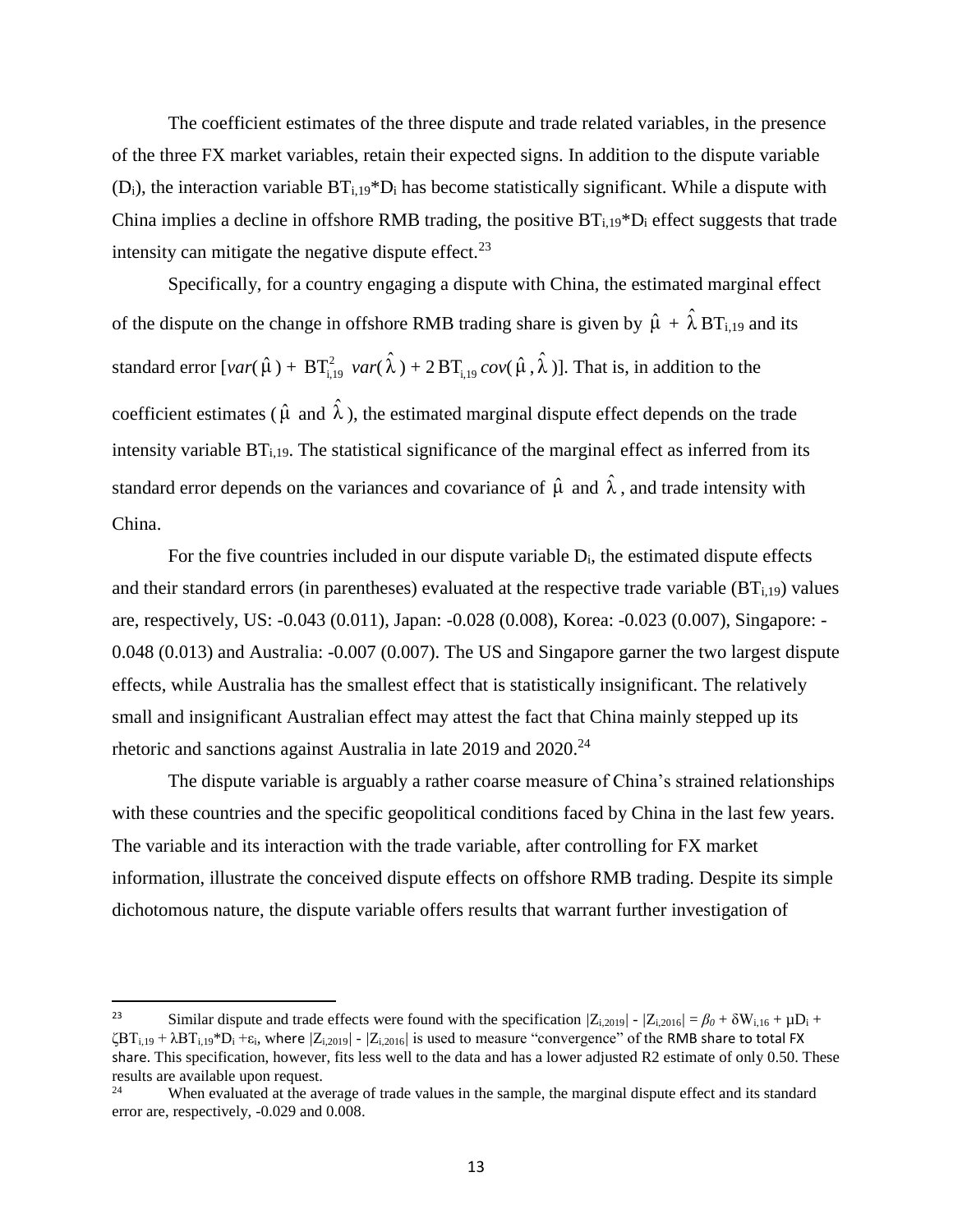effects of political disputes and geopolitical conditions on the propagation of offshore RMB trading across financial centers.

We offer two remarks before assessing the sensitivity of results reported under Column (3) to the presence of control variables in the next subsection.

First, as noted in the previous Section, Hong Kong assumes a special role in China's RMB internationalization initiative. With its first move advantage and China's anointment, Hong Kong accounts for a lion share of offshore RMB business – it accounts for no less than three quarters of offshore RMB payments (SWIFT, 2020) and over 40% of offshore RMB trading (Bank for International Settlements, 2019). To ensure the results are not overwhelmingly driven by the "extreme" Hong Kong observation, we dropped it, re-estimated (1), and reported the result under Column (4) in Table 2. Without the Hong Kong observation, the specification (1) yields an adjusted  $R^2$  estimate of 89% with three statistically significant variables; namely  $Z_{i,16}$ ,  $D_i$ , and  $BT_{i,19}^*D_i$ . The coefficient estimates of these three variables are smaller in magnitude but are qualitatively similar to the corresponding ones under Column (3). That is, the main results are not driven by the Hong Kong observation.

The second remark is on the difference between the current 2016-2019 sample and the 2013-2016 data examined in previous studies. In the preliminary analysis, we formally test the null hypothesis that there is no structural break between the 2013-2016 and 2016-19 specifications. For the model that includes only the three FX market information variables, the Chow test statistic of 17.5 strongly rejects the no-structural-break hypothesis. For the model given by (1), the Chow test statistic of 40.9 also strongly rejects the no-structural-break hypothesis. The two groups of variables exhibit very different effects on the evolution of offshoring RMB trading in the 2013-2016 and the 2016-2019 sample; specifically, the 2013- 2016 data are not subject to the geopolitical situations faced by China in the 2016 to 2019 period. It is not efficient and effective to study the evolution of offshore RMB trading with data pooled from the two samples. Thus, we focus on the current 2016-2019 sample.

### *3.3 Empirical Result II*

In this subsection, we assess the sensitivity of the empirical effects of  $Z_{i,16}$ ,  $D_i$ , and  $BT<sub>i,19</sub>*D<sub>i</sub>$  to the presence of variables accounting for China's policies, links with China, and the

14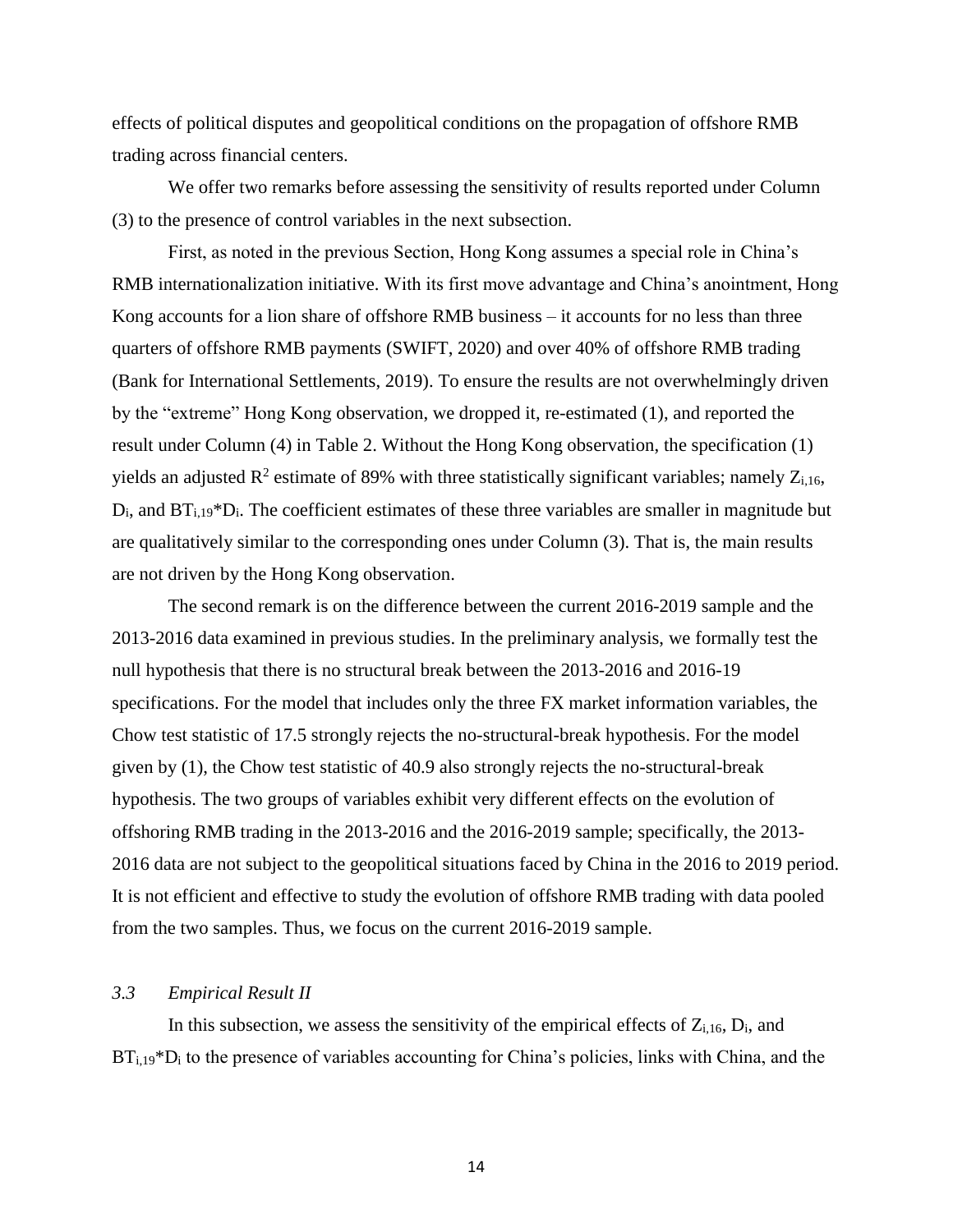economic attributes of the economy in which the financial center is located. Specifically, we augment equation (1) with these additional variables:

 $\Delta Y_{i,19} = \alpha + \beta Z_{i,16} + \gamma \Delta X_{i,19} + \delta W_{i,16} + \mu D_i + \zeta B T_{i,19} + \lambda B T_{i,19} * D_i + \tau Q_i + \varepsilon_i,$  (2) where  $Q_i$  contains the additional explanatory variables. Regression  $(2)$  investigates whether these additional variables offer additional power to explain the changes of shares of offshore RMB trading across financial centers.

To facilitate the analysis, we classify these additional variables into three categories. The first category comprises the three main policies introduced to promote an offshore RMB center. These policies are the establishments of a) a local RMB clearing bank in the offshore market for clearing cross-border RMB transactions, b) a bilateral RMB currency swap agreement for providing a liquidity backdrop in the event of RMB shortage, and c) a RQFII quota for accessing China's onshore capital markets. The main stated functionality of the first two policy measures is the provision of RMB liquidity to offshore markets for supporting trade. The third policy measure enhances the attractiveness of holding offshore RMB. These measures are expected to promote offshore RMB turnover. For the swap line and RQFII policies, we consider the effects of either the presence of such an arrangement or the size of the agreement.

The effects of these policy measures are presented in Table 3. Column  $(1)$  – in this and the following tables – recaps the results of estimating equation (1) for easy references. The individual marginal effects of these policy variables are presented under Columns (2) to (6); only the variable representing the RQFII quota size is statistically significant and displays the expected positive sign. The column (P) presents the parsimonious specification obtained from sequentially dropping insignificant policy variables from the specification that included all the policy variables. Either individually or in the presence of other policy variables, the RQFII quota size variable is statistically significant. Its marginal explanatory power is relatively substantial – its presence improves the adjusted  $\mathbb{R}^2$  estimate to 85% from 70%. Also, its presence alters the statistical significance of  $\Delta X_{i,19}$ , W<sub>i,16</sub> and BT<sub>i,19</sub>; the coefficient estimate of W<sub>i,16</sub> becomes insignificant and the coefficient estimates of  $\Delta X_{i,19}$  and BT<sub>i,19</sub> significant (Columns (1) and (P)). The coefficient estimates of other variables retain their statistical significance while experiencing a slight decline in magnitude. Overall, the inclusion of the RQFII quota size variable helps to explain changes of shares of offshore RMB trading across financial centers, reinforces the trade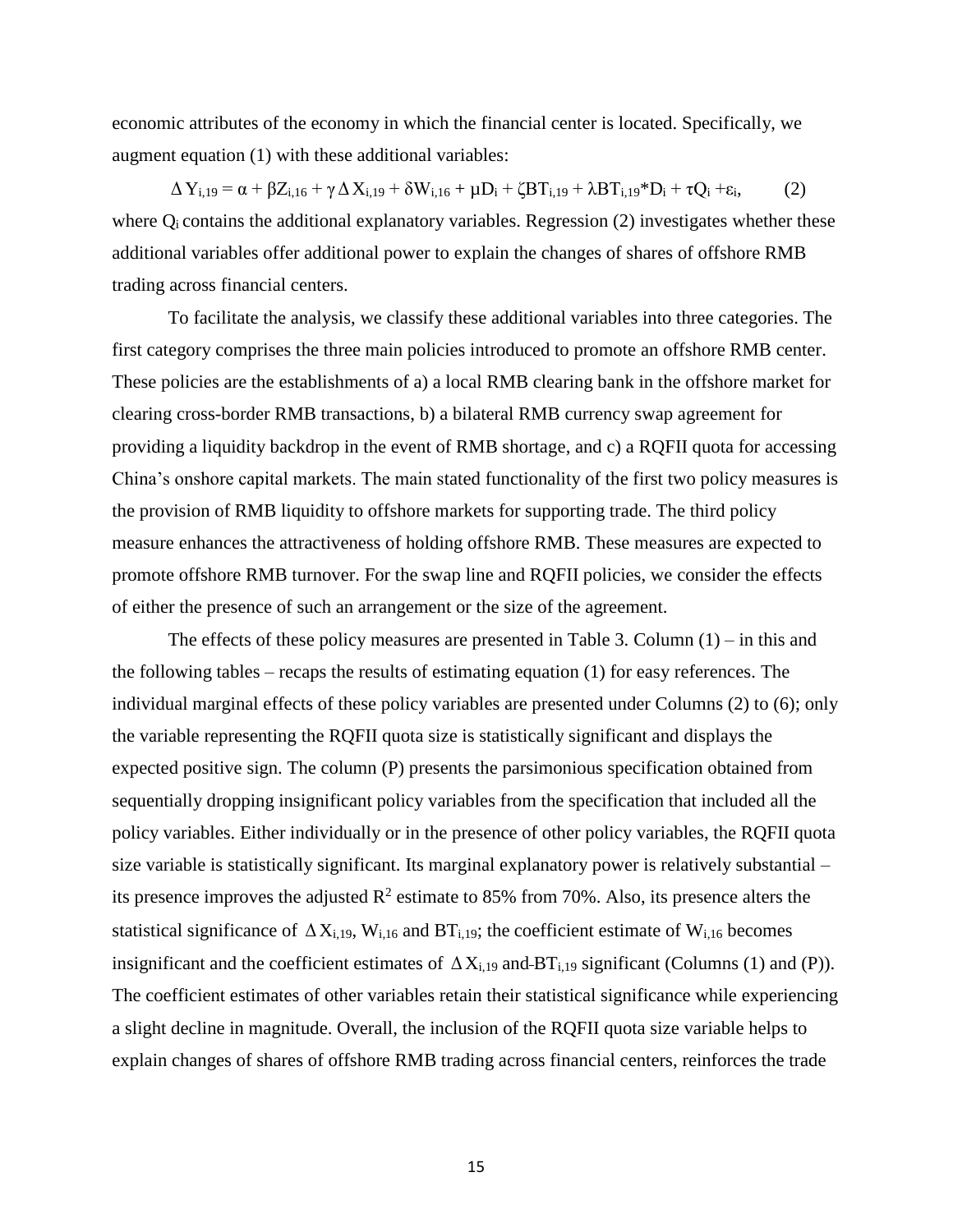variable effect, and does not qualitatively affect the effects of the gap variable  $(Z_{i,16})$ , the dispute variable  $(D_i)$ , and the interaction variable  $(BT_{i,19} * D_i)$ .

The second category comprises control variables that quantify links with China. They include bilateral FDI flows with China normalised by the jurisdiction's total FDI flow, and dummy variables that capture the presence of a free trade agreement with China, the inclusion in the China Foreign Exchange Trade System (CFETS),<sup>25</sup> and the membership of the Belt and Road Initiative. The Belt and Road Initiative membership is included in view of the Initiative's asserted intention to connect China with the global economy and promote trade and investment. In addition, we include the distance from Beijing (China's capital city). The distance variable is included to assess if the offshore market progression has a regional rather than a global favour. The effects of these linkages are presented in Table 4.

Although these selected variables are meant to capture links with China, the results in Table 4 indicate that these variables, either individually or jointly, are statistically insignificant (Columns (2) to (6) and (P)). Apparently, the information of these variables that is relevant for the evolution of offshore RMB trading has already been captured by the FX market information, dispute and trade variables. Once the FX market information, dispute and trade variables are included in the regression, these link-with-China variables offer no marginal explanatory power.

The third category comprises variables that represent the economic attributes of the economy in which the financial center is located. We follow Cheung and Yiu (2017) and Cheung *et al*. (2019) and consider the real GDP growth rate, the equity market capitalisation normalised by GDP, the size of the international bond market normalised by GDP, and the stage of financial development. In essence, these variables are meant to capture the economic strength and the financial sector status of a financial center.

The results in Table 5 indicate that, among these economic strength and financial sector status variables, only the equity market capitalization variable (Columns (3) and (P)) and financial development index (Column (P) have a statistically significant coefficient estimate. These two significant variables display the expected positive effect on offshore RMB trading, and improve the adjusted  $\mathbb{R}^2$  estimate to 86% from 70% (Column (P)). That is, the financial market status of a financial center has implications for offshore RMB trading, and contain

l

<sup>&</sup>lt;sup>25</sup> CFETS established in 1994 is an official interbank RMB FX trading platform in China (http://www.chinamoney.com.cn/english/).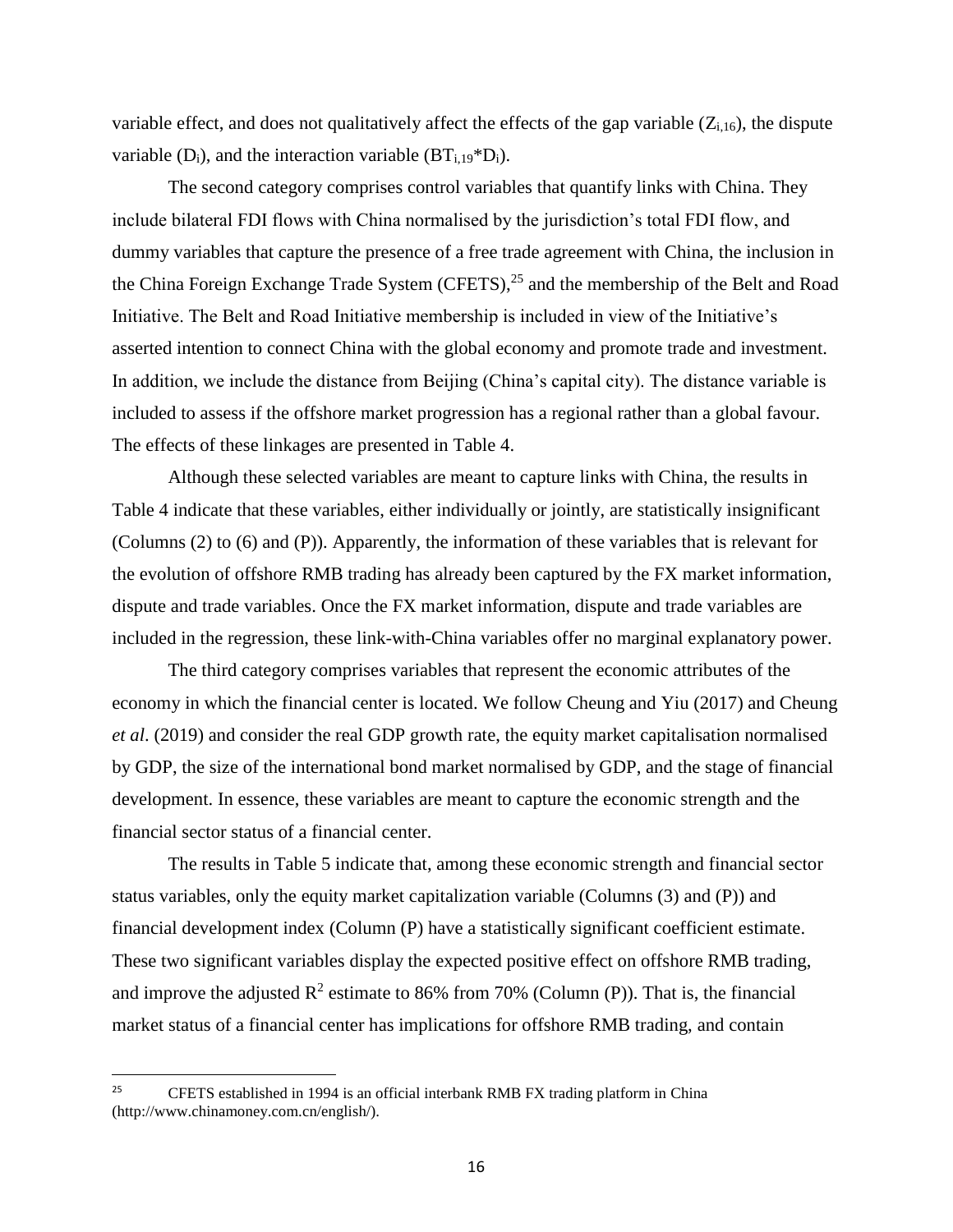relevant information about the evolution of offshore RMB trading in addition to the FX market, dispute and trade-related variables.<sup>26</sup>

Table 6 offers a synthesis of the empirical effects of these three categories of control variables. To conserve the degree of freedom, we consider only those control variables in Tables 3 to 5 that display a statistically significant effect (Columns (2) to (4)). The parsimonious specification presented under column (P) indicates that the three control variables retain their significance as reported in previous tables; they jointly enhance the adjusted  $\mathbb{R}^2$  estimate to 89% from 70% registered for specification (1).

In sum, the presence of these control variables helps to explain the changes in the offshore RMB trading share across financial centers, but does not qualitatively change the results of transiting to the global FX trading pattern and the effects of disputes and trade intensity.

Since the dispute variable  $(D_i)$  is one of the focal variables of the paper, we also estimated models that include interaction terms between  $D_i$  and  $Q_i$ . In sum the inclusion of these interaction terms does not have material effects on coefficient estimates of  $Z_{i,16}$ ,  $D_i$ ,  $BT_{i,19}$ , and  $BT<sub>i,19</sub>*D<sub>i</sub>$ . That is the empirical effects of the gap between initial shares of RMB and total FX trading volumes, and the variables related to disputes and trade intensities are quite insensitive to the presence of these additional interaction terms. Finally, we also estimated models that include interaction terms between  $BT<sub>i,19</sub>$  and  $Q<sub>i</sub>$ . Again, the presence of these interaction terms does not materially affect the empirical effects of  $Z_{i,16}$ ,  $D_i$ ,  $BT_{i,19}$ , and  $BT_{i,19}$ <sup>\*</sup> $D_i$ . These further results are not presented here for brevity, but are available upon request.

Note that the RMB is the newest member and the only developing country currency of the SDR basket. The other four SDR currencies; namely, the US dollar, the euro, the Japanese yen, and the British pound are established global currencies, albeit of different levels of prominence. They arguably acquired their respective status in the international monetary system before the RMB embarked upon its internationalization process a decade ago.<sup>27</sup> Thus, we do not expect – unlike in the case of the RMB – the offshore trading of these currencies to exhibit a "transition" to the global FX trading pattern.

 $\overline{a}$ 

<sup>&</sup>lt;sup>26</sup> The finding of these effects is new, when compared to the earlier results of Cheung *et al.* (2019), while Cheung and Yiu (2017) reports the effect of GDP on the early period of offshore RMB trading.

<sup>&</sup>lt;sup>27</sup> These currencies established their global roles before comprehensive BIS surveys of FX turnover were available.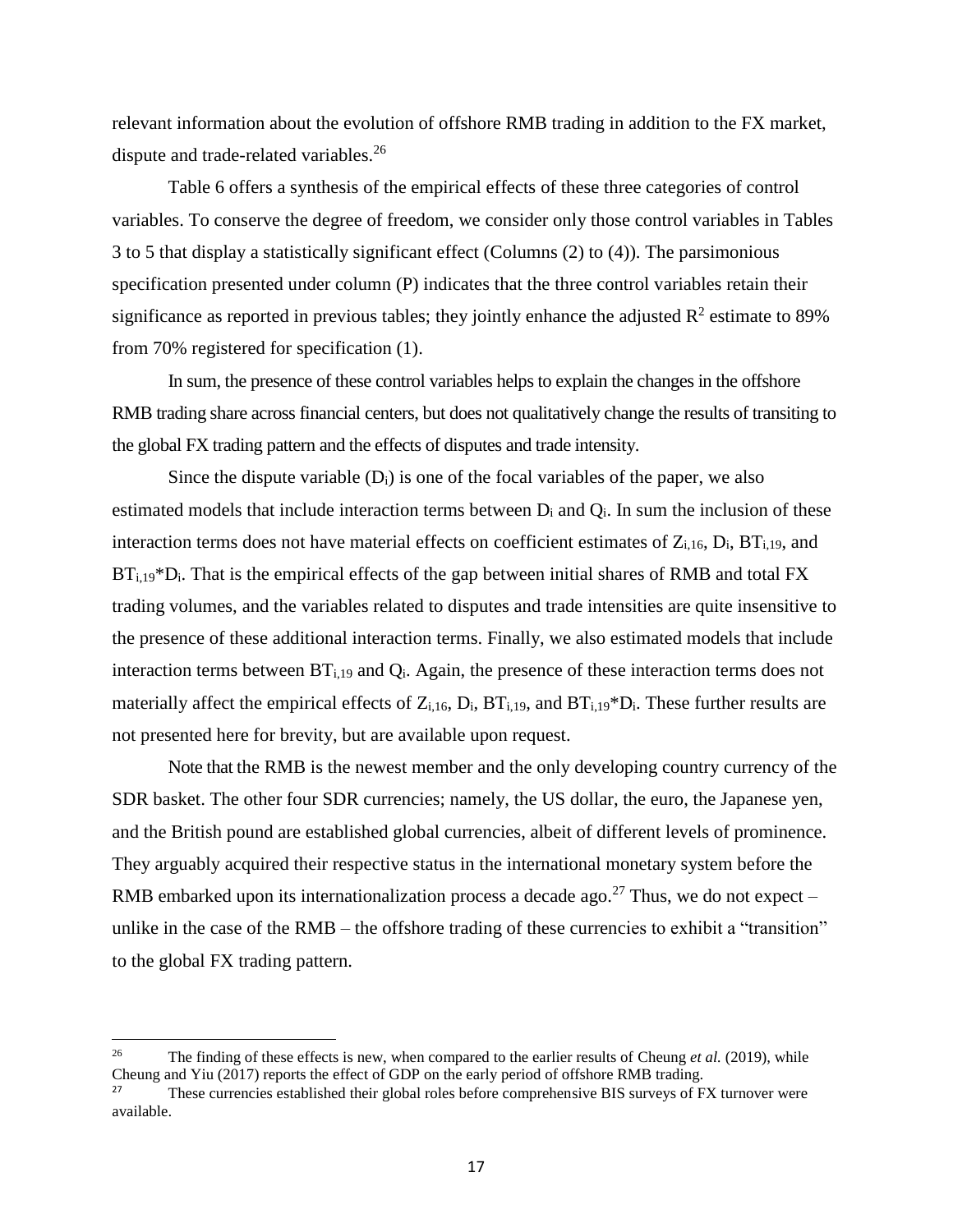Indeed, the estimation of equation (1) without the explanatory variables  $D_i$ ,  $BT_{i,19}$  and BT<sub>i,19</sub>\*D<sub>i</sub> shows that the changes of offshore trading shares of these four SDR currencies, with the exception of the British pound, are mostly explained by the variable  $\Delta X_{i,19}$ , which measures the change in jurisdiction i's total FX trading share.<sup>28</sup> Specifically,  $\Delta X_{i,19}$  explains, 100%, 84%, 95%, and 27%, respectively, of the variability of the offshore US dollar trading, offshore euro trading, offshore Japanese yen trading, and offshore British pound trading. Despite the relatively low  $\Delta X_{i,19}$  explanatory power, the British pound has a correlation estimate of 0.9862 between  $Y_{i,2013}$  and  $X_{i,2013}$  and between  $Y_{i,2016}$  and  $X_{i,2016}$ , and 0.9867 between  $Y_{i,2019}$  and  $X_{i,2019}$ ; indicating the patterns of offshore British pound trading share and total FX trading share across financial centers are quite similar. The results in general are in accordance with the view that the RMB's transition behavior is unique among the SDR currencies.

## **4. Concluding Remarks**

Against the backdrop of changing global economic and geopolitical environments in the last few years, we study the evolution of offshore RMB trading between 2016 and 2019. In addition to three FX market variables that are used to evaluate the tendency to narrow the gap between shares of offshore RMB trading and shares of all FX trading, we assess the role of disputes and trade intensity in determining the changes of offshore RMB trading. The results indicate that, under the global conditions between 2016 and 2019, the geographical evolution of offshore RMB trading reflects both the transition towards the pattern of global FX trading and the roles of geopolitics captured by the dispute and trade related variables.

The current exercise attests to the view that the forces that determine the geographical spread of RMB trading around the world can vary with the changing global economic and geopolitical environments. The international status of a currency has not only implications for its issuing country's economic well-being; it represents its sovereignty and global image. While government policies can give a head start to the RMB internationalization, both economic and geopolitical factors, and the responses of incumbent global currencies affect the path of the RMB to achieve its global currency stature.

<sup>28</sup> The dispute variable  $D_i$  is not included as it is RMB-specific. When  $BT_{i,19}$  is included, it is insignificant and does not qualitatively affect other estimates. These estimation results are available from the authors.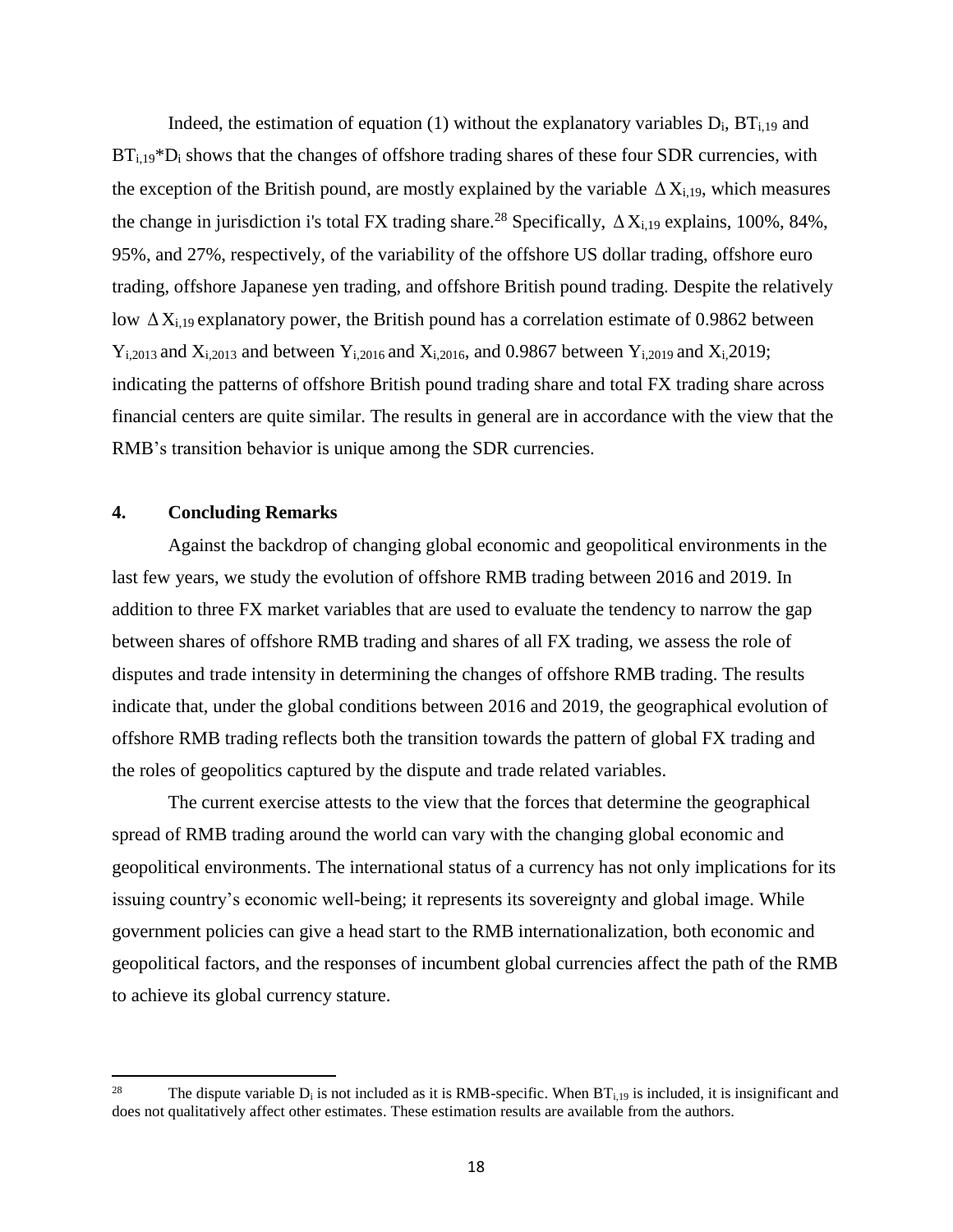Will the RMB enjoy the global stature commensurate with China's economic strength and its international trade prowess? Undoubtedly, China's economic strength and trade prowess provide strong support for the RMB in the international monetary system. Its ongoing liberalization of financial markets will increase the attractiveness of the RMB to foreign investors. However, in addition to economic and political strengthens, a global currency's status is affected by credibility and desirability perceived by foreign investors. China's latest assertive foreign policy posture and territorial disputes with neighbouring countries, the confrontation with the US and other countries, and the restructuring of global supply chains can present alternative forces to shape the RMB internationalization experience. The economic and non-economic forces are likely to interact and play their roles in determining the evolution process of offshore RMB trading. Nevertheless, market forces will determine the ultimate geographical trading pattern, which is expected to be similar to the one of all FX trading.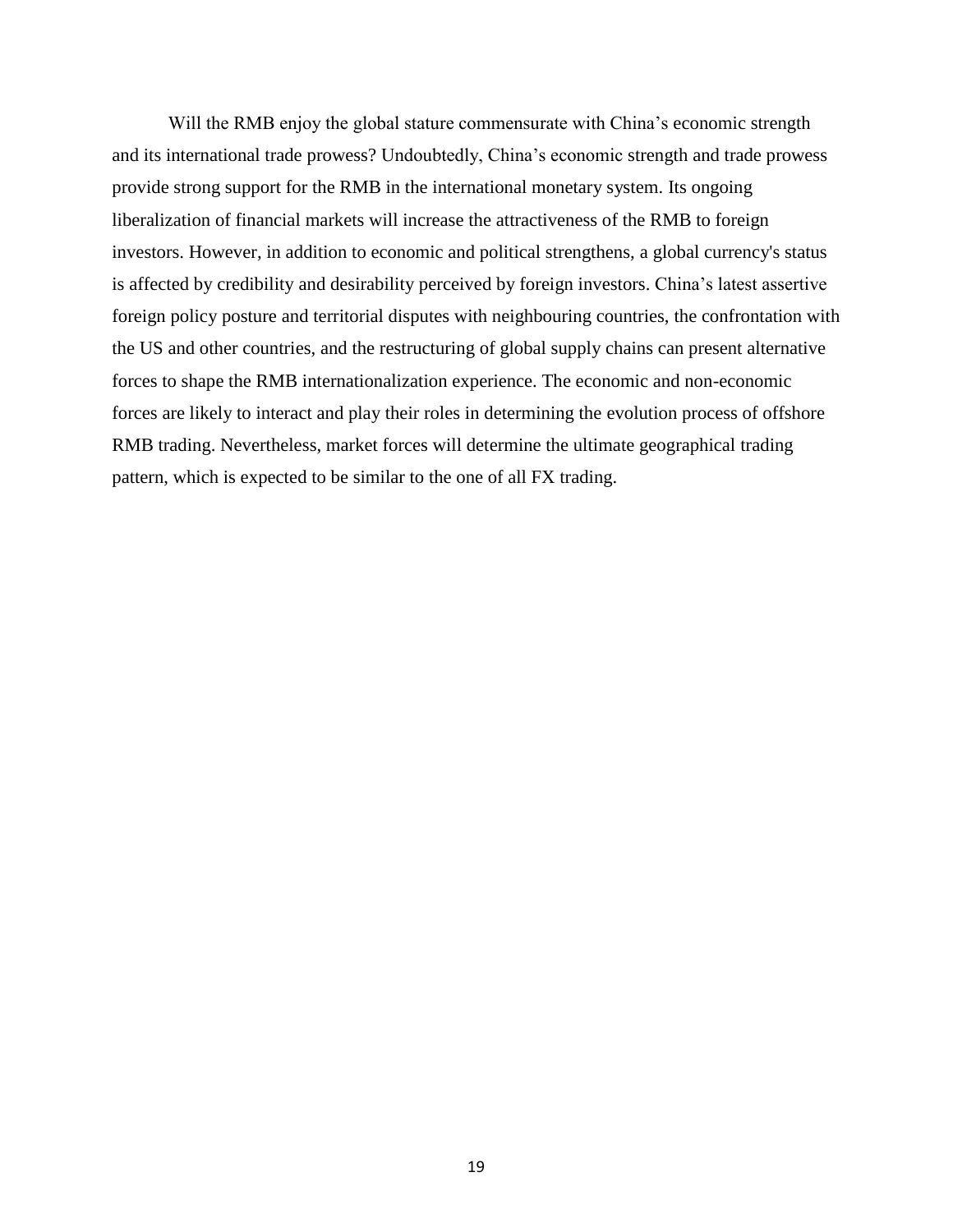## **Appendix**

|                    | r. Definition of variables and their sources     |                               |
|--------------------|--------------------------------------------------|-------------------------------|
| Variables          | Definition                                       | Source                        |
| $Z_{i,16}$         | Deviation of jurisdiction i's RMB share from its | <b>BIS Triennial Survey</b>   |
|                    | FX share                                         | 2016                          |
| $\Delta X_{i,19}$  | Change in jurisdiction i's FX share between      | <b>BIS Triennial Survey</b>   |
|                    | April 2019 and April 2016                        | 2019, 2016                    |
| $W_{i,16}$         | Jurisdiction i's RMB trading as a share of its   | <b>BIS Triennial Survey</b>   |
|                    | total FX trading                                 | 2016                          |
| BT <sub>i,19</sub> | Sum of imports from and exports to China as %    | Directions of Trade           |
|                    | of the jurisdiction's total trade (April 2018 to | <b>Statistics</b> , IMF       |
|                    | <b>March 2019)</b>                               |                               |
| $D_{i,19}$         | Binary variable for the presence of a dispute    | WTO, news                     |
|                    | with China: Australia, Japan, Korea, Singapore,  |                               |
|                    | <b>United States</b>                             |                               |
| <b>RQFII</b>       | Binary variable for an approved RQFII            | SAFE, Global Capital          |
|                    | arrangement as of March 2019                     | China                         |
| <b>RQFII Size</b>  | Approved RQFII quota amount as of March          | SAFE, Global Capital          |
|                    | 2019 (RMB, 10 billions)                          | China                         |
| Swap               | Binary variable for the presence of a bilateral  | People's Bank of China        |
|                    | RMB swap line as of March 2019                   |                               |
| Swap Size          | The size of the bilateral RMB swap line (RMB     | People's Bank of China        |
|                    | billions)                                        |                               |
| Clearing           | Binary variable for the presence of a local RMB  | People's Bank of China,       |
| <b>Bank</b>        | clearing bank as of March 2019                   | news, and various press       |
|                    |                                                  | releases                      |
| FDI Share          | Sum of FDI to and from China as % of the         | <b>Coordinated Direct</b>     |
|                    | jurisdiction's total FDI flows in 2018           | <b>Investment Survey, IMF</b> |
| <b>FTA</b>         | Binary variable for the presence of a bilateral  | Ministry of Commerce,         |
|                    | free trade agreement between the jurisdiction    | China                         |
|                    | and China as of March 2019                       |                               |
| <b>CFETS</b>       | Binary variable for being included in the        | <b>CFETS</b>                  |
|                    | CFETS currency basket                            |                               |
| Log_Distance       | The geophysical distance $(ln(km))$ between the  | OpenStreetMap                 |
|                    | jurisdiction's capital and Beijing, China        | (https://www.distance.to/)    |
| <b>GDP</b> Growth  | Log difference of the jurisdiction's GDP         | <b>World Development</b>      |
|                    | between 2016 and 2018                            | Indicators, World Bank        |
|                    |                                                  | World Federation of           |
| Equity             | The capitalization of the jurisdiction's largest |                               |
| Mkt/GDP            | equity market as % of GDP in 2018                | Exchange, NASDAQ              |
| Int. Bond          | The size of the jurisdiction's foreign bond      | <b>BIS Debt Securities</b>    |
| Mkt/GDP            | market as % of GDP in 2018                       | Database                      |
| Financial          | The Financial Development Index in the           | World Economic Forum          |
| Development        | <b>Financial Development Report 2018</b>         |                               |

A: Definition of Variables and their sources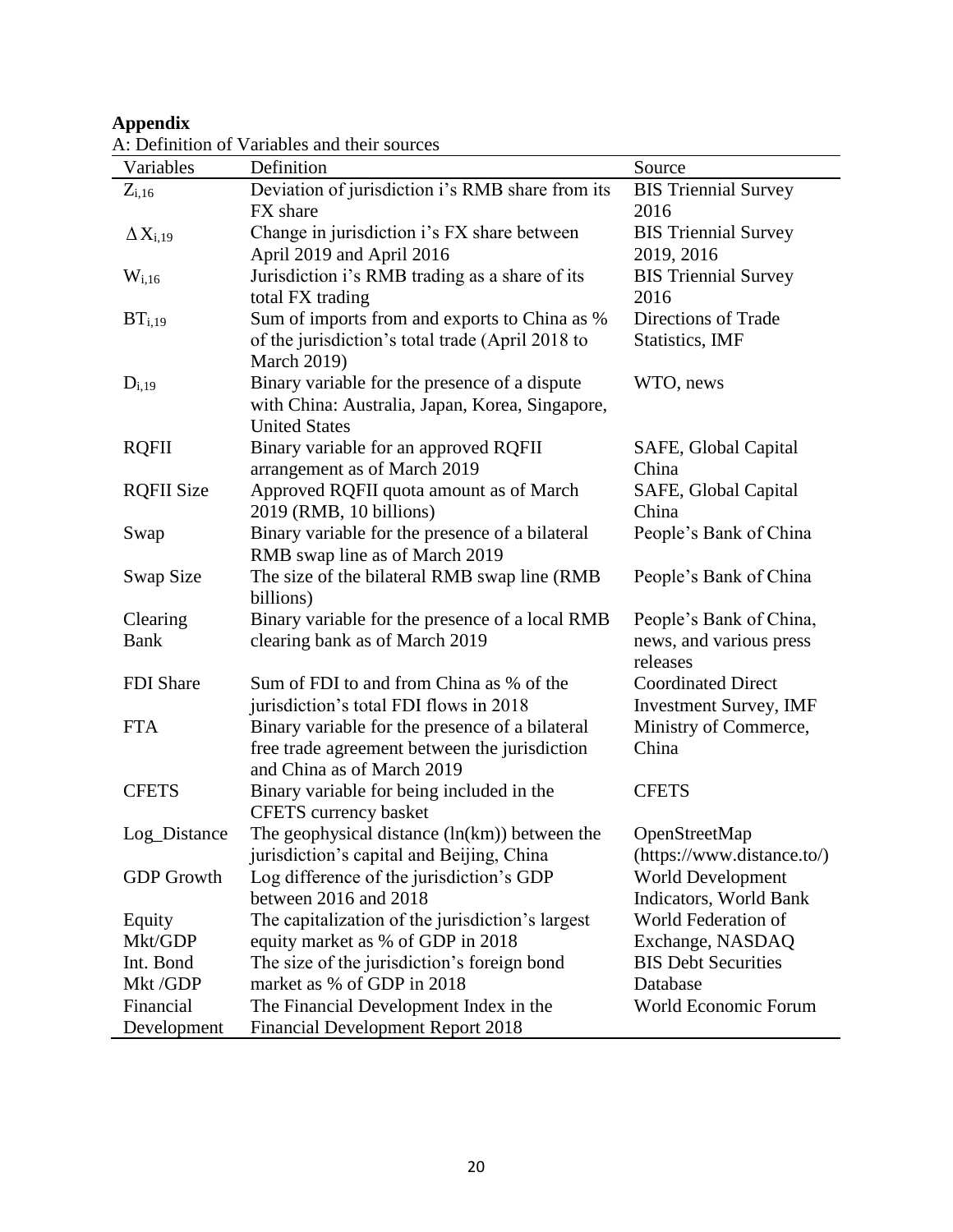B: Some Descriptive Statistics

| Variable          | <b>Observations</b> | Mean       | Std. Dev. | Min        | Max     |
|-------------------|---------------------|------------|-----------|------------|---------|
| $\Delta Y_{i,19}$ | 50                  | 0.00009    | 0.00899   | $-0.04925$ | 0.02784 |
| $Z_{i,16}$        | 50                  | $-0.00031$ | 0.05719   | $-0.17761$ | 0.31802 |
| $\Delta X_{i,19}$ | 50                  | $-0.00010$ | 0.01076   | $-0.02967$ | 0.06448 |
| $W_{i,16}$        | 50                  | 0.01008    | 0.02810   |            | 0.17659 |
| $BT_{i,19}$       | 50                  | 0.11269    | 0.09520   | 0.00955    | 0.49814 |

Note: The Table lists some descriptive statistics of, except the dispute dummy variable, the variables included in equation (1).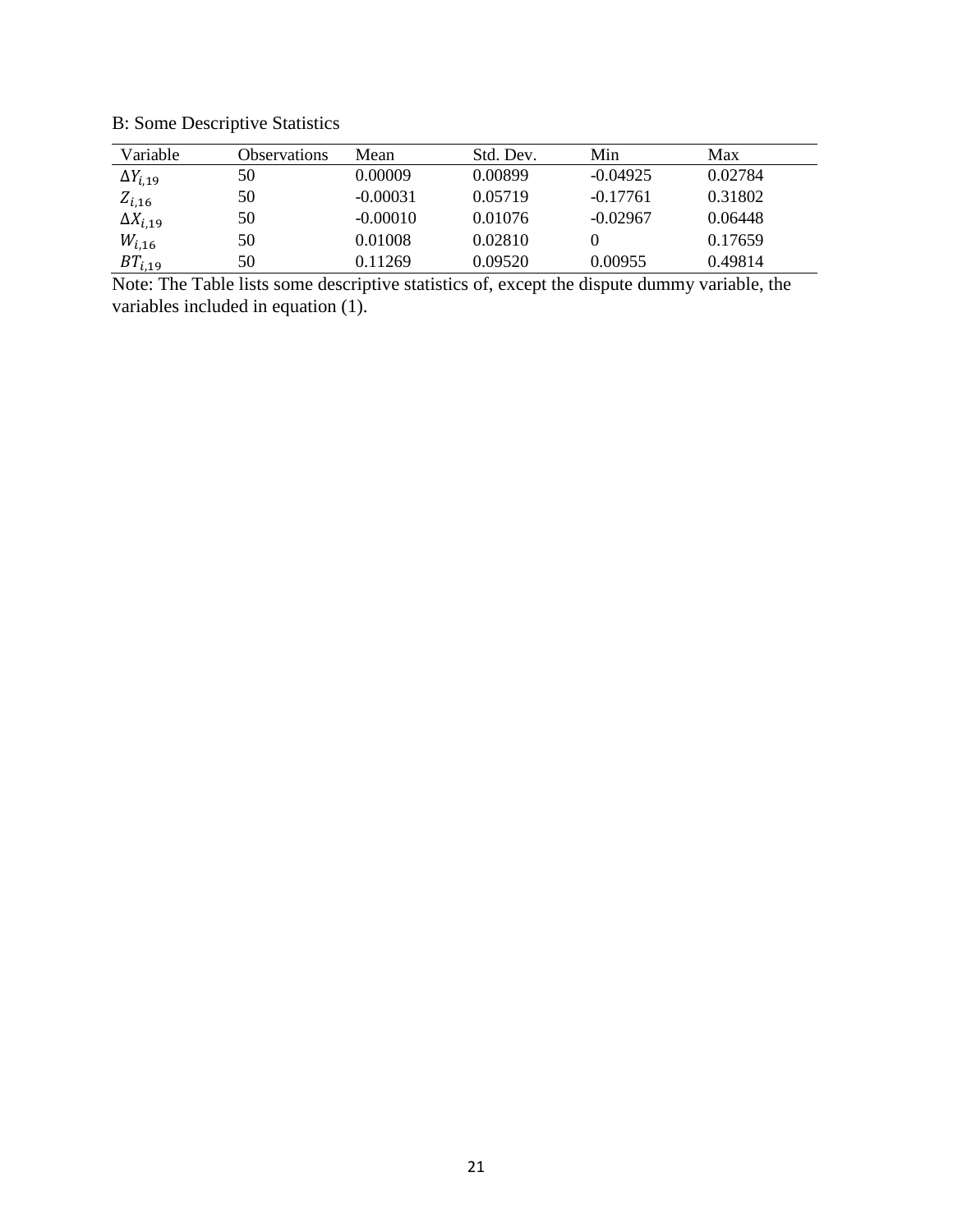References

- Anderlini, Jamil, 2020. China is escalating its punishment diplomacy, Financial Times, 24 September, 2020. https://www.ft.com/content/e76a835b-27d5-4750-9749-04921d6bf1eb.
- [Anderson,](https://www.forbes.com/sites/stuartanderson/) Stuart, 2020. Biden Says He Will End Trump's Tariffs On Chinese-Made Goods. Aide Walks Back Statement. https://www.forbes.com/sites/stuartanderson/2020/08/06/biden-says-he-will-end-trumps-

tariffs-on-chinese-made-goods/#5a79851b523a.

- Bank for International Settlements, 2019. Triennial Central Bank Survey of Foreign Exchange and Derivatives Market Activity in 2019, Bank for International Settlements: Basel.
- Bank for International Settlements, 2016. Triennial Central Bank Survey of Foreign Exchange and Derivatives Market Activity in 2016, Bank for International Settlements: Basel.
- Bank for International Settlements, 2013. Triennial Central Bank Survey of Foreign Exchange and Derivatives Market Activity in 2013, Bank for International Settlements: Basel.
- Bank for International Settlements, 2010. Triennial Central Bank Survey of Foreign Exchange and Derivatives Market Activity in 2010, Bank for International Settlements: Basel.
- Cheung, Yin-Wong, 2015. The role of offshore financial centers in the process of renminbi internationalization, in Eichengreen, B. and Kawai, M., 2015. Renminbi internationalization: achievements, prospects, and challenges. Tokyo and Washington: Asian Development Bank Institute and Brookings Institution, 207*–*35.
- Cheung, Yin-Wong, Ma, Guonan and McCauley, Robert N., 2011. Renminbising China's foreign assets. Pacific Economic Review 16 (1),1-17.
- Cheung, Yin-Wong, McCauley, Robert and Shu, Chang, 2019. Geographic spread of currency trading: the renminbi and other EM currencies. China & World Economy 27 (5), 25-36.
- Cheung, Yin-Wong and Yiu, Matthew, 2017. Offshore renminbi trading: Findings from the 2013 Triennial Central Bank Survey. International Economics 152, 9-20.
- Ehlers, Torsten and Packer, Frank, 2013. FX and derivatives markets in emerging economies and the internationalization of their currencies. BIS Quarterly Review (December), 55-67.
- [Ehlers,](https://www.bis.org/author/torsten_ehlers.htm) Torsten, [Packer,](https://www.bis.org/author/frank_packer.htm) Frank and [Zhu,](https://www.bis.org/author/feng_zhu.htm) Feng, 2016. The changing landscape of renminbi offshore and onshore markets. BIS Quarterly Review (December), 72-73.
- Eichengreen, Barry, 2013. Renminbi Internationalization: Tempest in a Teapot? Asian Development Review 30, 148-164.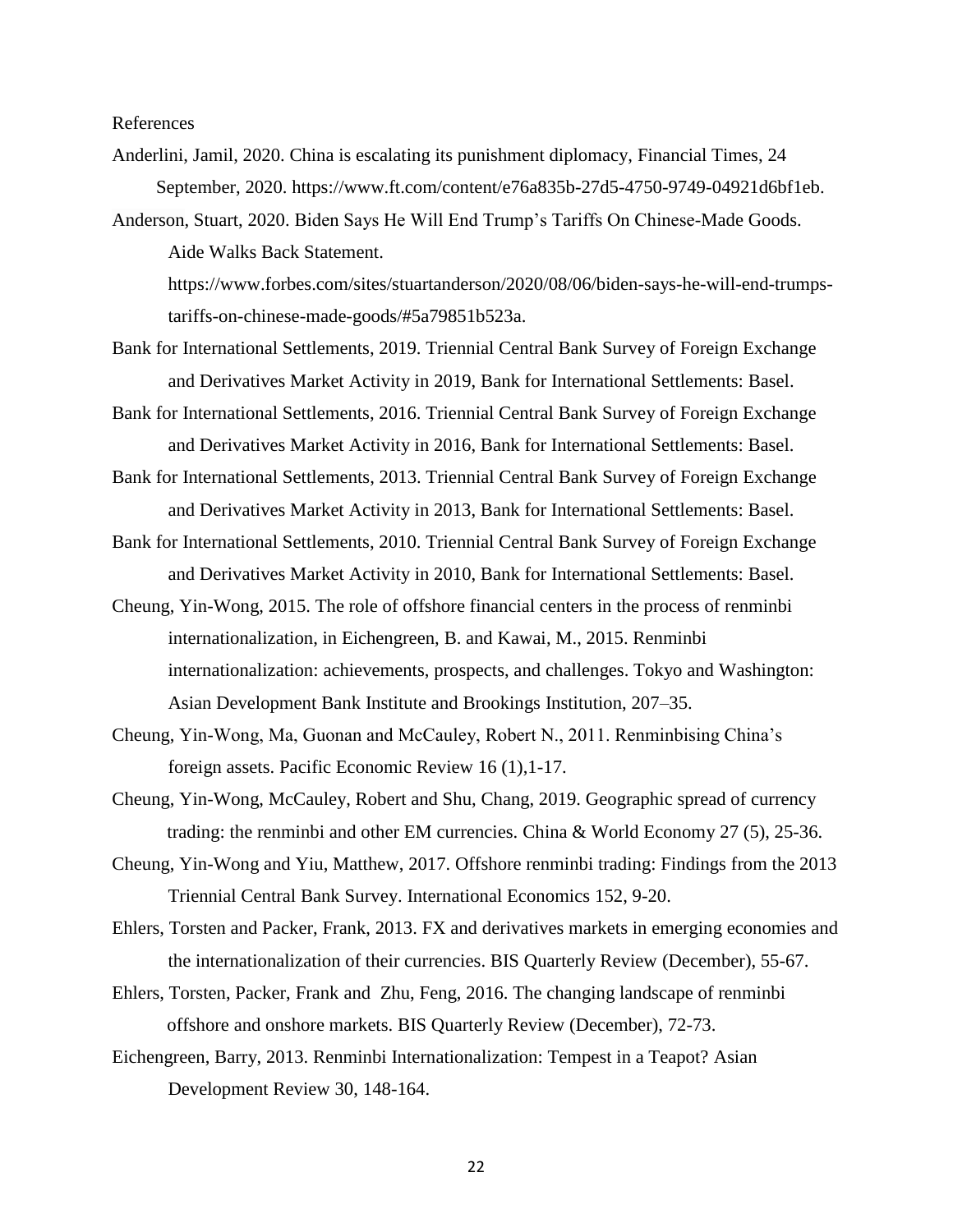Eichengreen, Barry and Flandreau, Marc, 2009. The rise and fall of the dollar (or when did the dollar replace sterling as the leading international currency?). European Review of Economic History 13, 377-411.

Eichengreen, Barry and Kawai, Masahiro, eds., 2015. Renminbi Internationalization: Achievements, Prospects, and Challenges. Brookings Institution Press for ADBI.

- Eichengreen, Barry, Lafarguette, Romain and Mehl, Arnaud, 2016. Cables, sharks and servers: Technology and the geography of the foreign exchange market. NBER Working Paper, No. 21884, January. National Bureau of Economic Research, Cambridge, MA.
- Eichengreen, Barry and Lombardi, Domenico, 2017. RMBI or RMBR? Is the renminbi destined to become a global or regional currency? Asian Economic Papers 16 (1), 35-59.
- European Commission, 2018. Towards a stronger international role of the euro: Commission contribution to the European Council and the Euro Summit. [https://ec.europa.eu/commission/publications/t](https://ec.europa.eu/commission/publications/)owards-stronger-international-role-eurocommission-contribution-european-council-13-14-december-2018\_en.
- Franke, Günter, 1999. The Bundesbank and the Markets, in Deutsche Bundesbank (eds.), Fifty Years of the Deutsche Mark: Central Bank and the Currency in Germany since 1948. Oxford: Oxford University Press, Chapter V, 219–267.
- Frankel, Jeffrey 2012. Internationalization of the RMB and Historical Precedents. Journal of Economic Integration 27, 329-65.
- Garcia-Herrero, Alicia and Xia, Le, 2015. RMB bilateral swap agreements: how China chooses its partners? Asia-Pacific Journal of Accounting & Economics 22 (4), 368-383.
- Han, Sukhee, 2019. Resetting the South Korea-China Relationship: The THAAD Controversies and Their Aftermath. The Korean Journal of Defense Analysis, Vol. 31, No. 4, pp. 539- 557.
- He, Dong and Yu, Xiangrong, 2016. Network effects in currency internationalisation: Insights from BIS triennial surveys and implications for the renminbi. [Journal of International](https://www.sciencedirect.com/science/journal/02615606)  [Money and Finance](https://www.sciencedirect.com/science/journal/02615606) 68, 203-229.
- He, Qing, Korhonen, Iikka, Guo, Junjie and Liu, Fangge, 2016. The geographic distribution of international currencies and RMB internationalization. International Review of Economics and Finance 42, 442–458.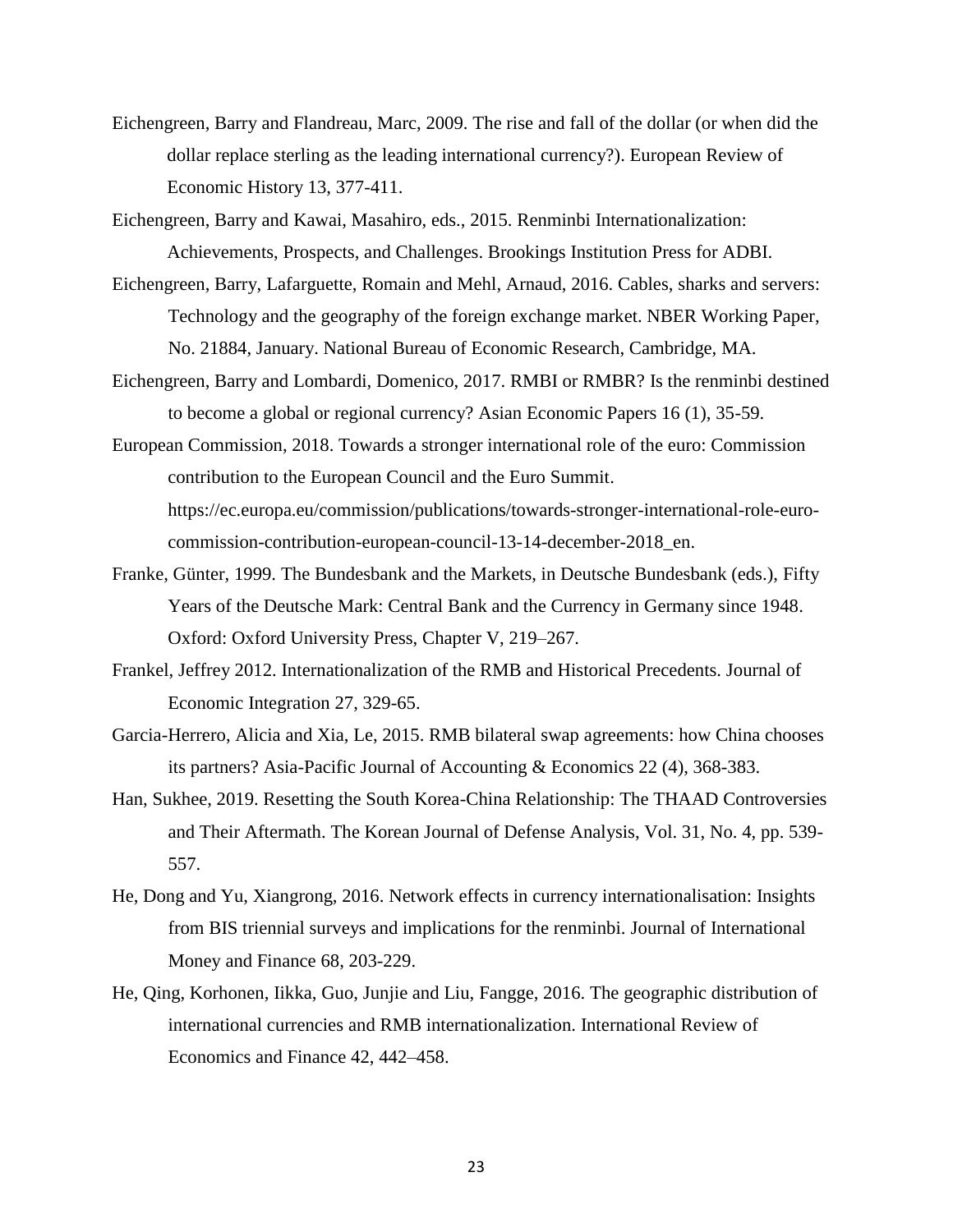- Hong Kong Monetary Authority, 2010. Renminbi (RMB) cross-border trade settlement and net open position, 23 December 2010. https://www.hkma.gov.hk/media/eng/doc/keyinformation/guidelines-and-circular/2010/20111223e1.pdf.
- Juncker, Jean-Claude, 2018. State of the Union Address 2018: The Hour of European Sovereignty, 12 September 2018. [https://ec.europa.eu/c](https://ec.europa.eu/)ommission/sites/betapolitical/files/soteu2018-speech\_en\_0.pdf.
- Lee, Yen Nee, 2019. SGP suffers from US-China trade war. [https://www.cnbc.com/2019/09/02/us-china-deal-lacking-trust-is-dangerous-singapores](https://www.cnbc.com/2019/09/02/us-china-deal-lacking-trust-is-dangerous-singapores-chan-chun-sing.html)[chan-chun-sing.html.](https://www.cnbc.com/2019/09/02/us-china-deal-lacking-trust-is-dangerous-singapores-chan-chun-sing.html)
- Lin, Zhitao, Zhan, Wenjie and Cheung, Yin-Wong, 2016. China's Bilateral Currency Swap Lines. China & World Economy 24 (6), 19-42.
- Li, Xiaojun and Adam Y. Liu, 2019. Business as usual? Economic responses to political tensions between China and Japan, International Relations of the Asia Pacific, 19, p. 213-236.
- Meick, Ethan and Nargiza Salidjanova, 2017, China's Response to U.S.-South Korean Missile Defense System Deployment and its Implications, U.S.-China Economic and Security Review Commissions Staff report, [https://www.uscc.gov/research/chinas-response-us](https://www.uscc.gov/research/chinas-response-us-south-korean-missile-defense-system-deployment-and-its-implications)[south-korean-missile-defense-system-deployment-and-its-implications](https://www.uscc.gov/research/chinas-response-us-south-korean-missile-defense-system-deployment-and-its-implications)
- Mehl, Arnaud, 2017. The euro and the geography of the foreign exchange market, in European Central Bank, International Role of the Euro, July, 28-38.
- Ministry of Finance, Japan, 2003. Study Group for the Promotion of the Internationalization of the Yen. Chairpersons' Report, http://www.mof.go.jp/english/if/e20030123.htm
- Mundell, Robert A., 1961. A Theory of Optimum Currency Areas. The American Economic Review 51 (4), 657-65.
- Packer, Frank, Schrimpf, Andreas and Sushko, Vladyslav, 2019. Renminbi turnover tilts onshore. BIS Quarterly Review, December, 35-6.
- People's Bank of China, 2015. Public Announcement of the People's Bank of China on Reforming the RMB Exchange Rate Regime**.**  [http://www.pbc.gov.cn/english/130721/2831438/index.html.](http://www.pbc.gov.cn/english/130721/2831438/index.html)
- People's Bank of China, 2020. 2020 RMB Internationalization Report. People's Bank of China.
- Prasad, Eswar S., 2016. Gaining Currency: The Rise of the Renminbi. Oxford University Press: New York.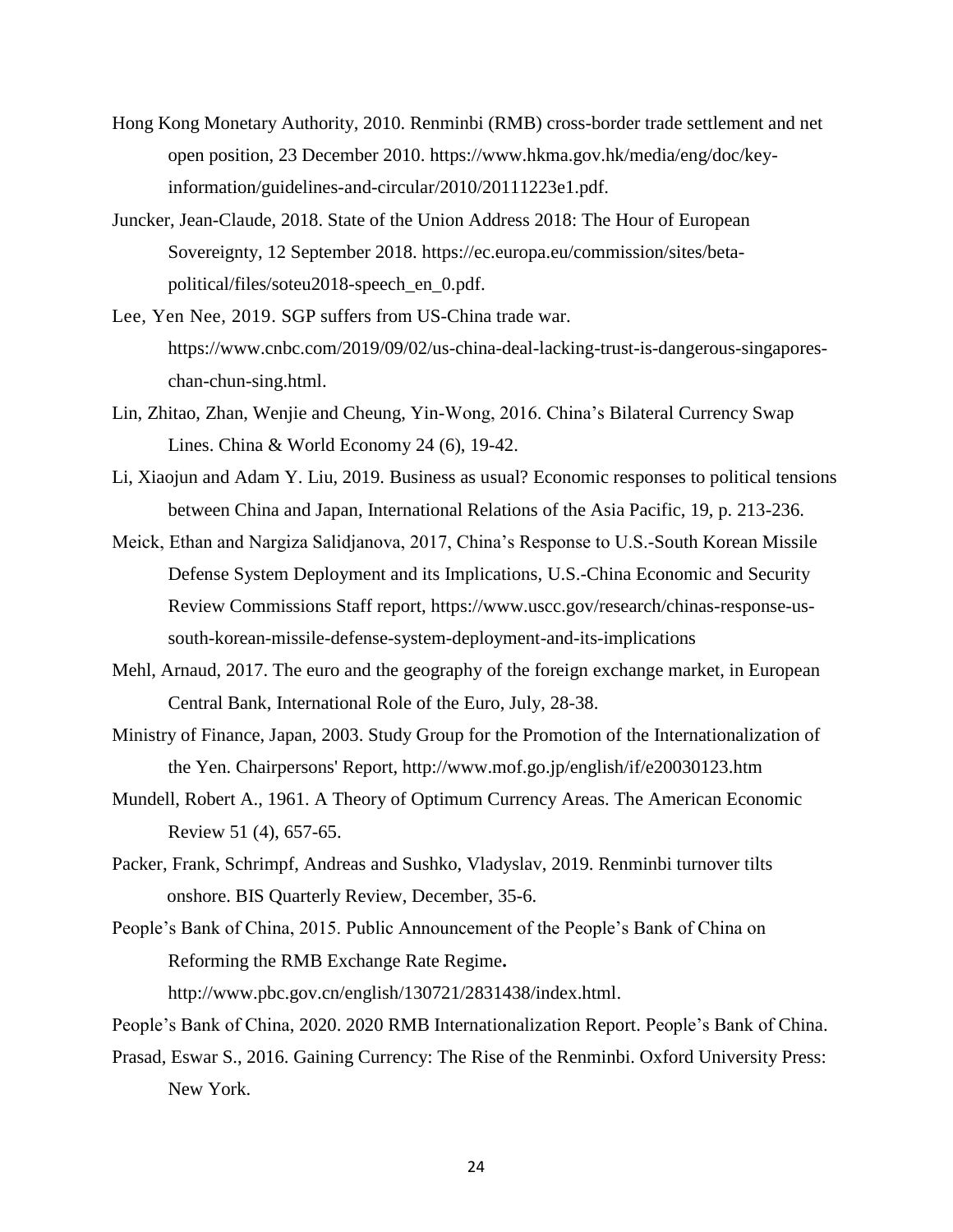Schrimpf, Andreas and Sushko, Vladyslav, 2019. Sizing up global foreign exchange markets. BIS Quarterly Review, December, 21-38.

Standard Chartered Bank, 2019. Offshore Renbinbi. [https://research.sc.com/rgi-dashboard/.](https://research.sc.com/rgi-dashboard/)

State Administration of Foreign Exchange, 2003a. Exchange Regulation for Border Trade (bianjing maoyi waihui guanli banfa).

http://www.safe.gov.cn/model\_safe/laws/law\_detail.jsp?ID=80100000000000000,14&id  $=4$ .

- State Administration of Foreign Exchange, 2003b. Notice for Issues Relating to Domestic Institutions Using RMB as Denominated Currency in Foreign Trade (guanyu jingneijigou duiwaimaoyi zhong yi renminbi zuowei jijiahuobi youguanwenti de tongzhi). http://www.safe.gov.cn/model\_safe/laws/law\_detail.jsp?ID=808000000 00000000,40&id=4.
- State Administration of Foreign Exchange, 2019. Abolish Restrictions on the Investment Quota of Qualified Foreign Investors (QFII/ RQFII) and Further Expand the Opening up of Financial Markets. [https://www.safe.gov.cn/en/2019/0910/1552.html.](https://www.safe.gov.cn/en/2019/0910/1552.html)

SWIFT, 2012. RMB Tracker – January 2012. SWIFT.

- SWIFT, 2015. RMB Tracker January 2015. SWIFT*.*
- SWIFT, 2020. RMB Tracker January 2020*.* SWIFT.
- Trian, Nicole, 2020. Will souring China-Australia relations force a rethink on trade? France24, 08 September 2020. [https://www.france24.com/en/20200908-could-souring-china](https://www.france24.com/en/20200908-could-souring-china-australia-relations-force-a-rethink-on-trade)[australia-relations-force-a-rethink-on-trade.](https://www.france24.com/en/20200908-could-souring-china-australia-relations-force-a-rethink-on-trade)
- [Wójcik,](javascript:;) Dariusz, MacDonald-Korth, Duncan and Zhao, Simon X., 2017. The political–economic geography of foreign exchange trading. Journal of Economic Geography 17, 267-286.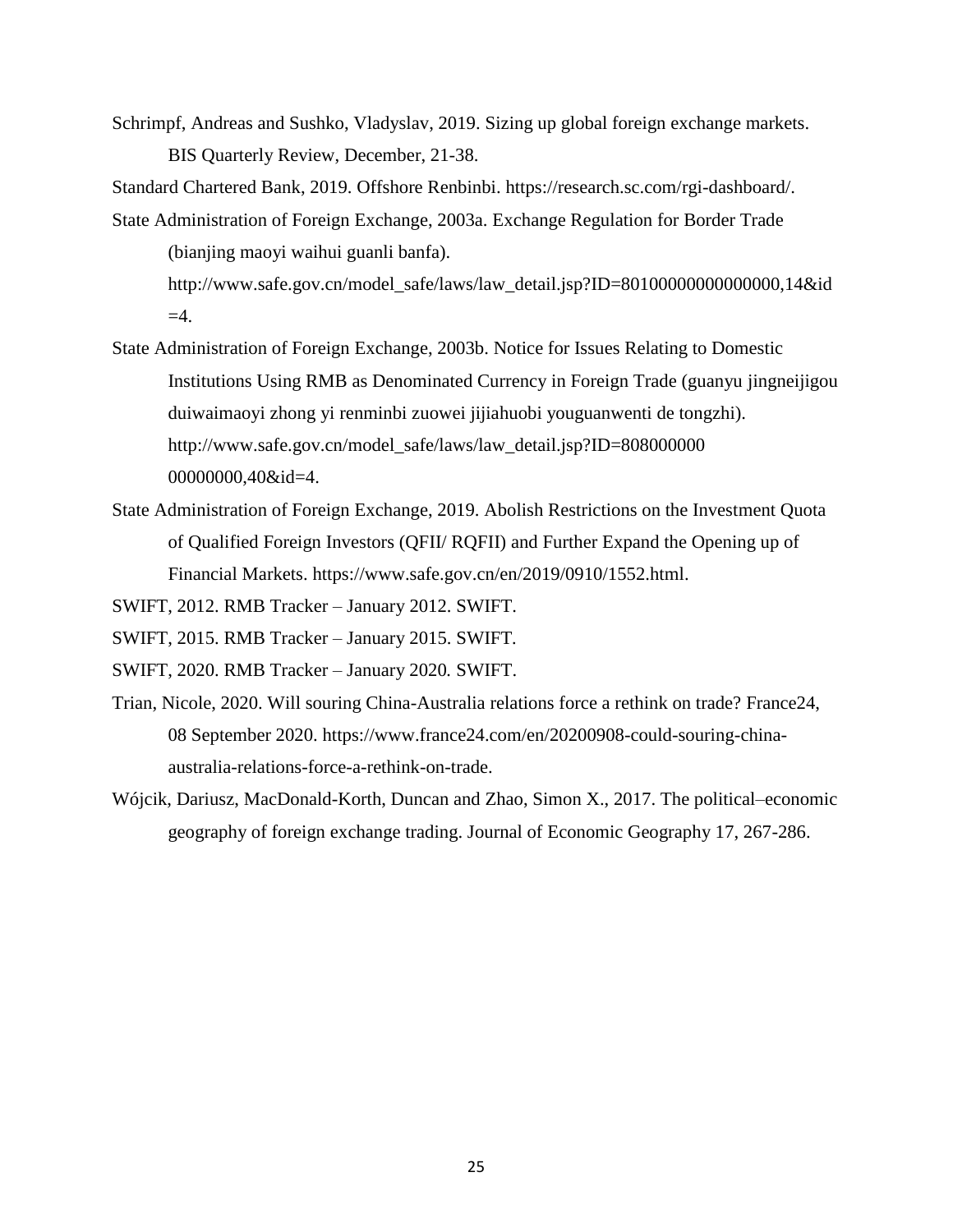|            | Turnover Share (%) | Turnover/GDP $(\%)$ | Turnover/Trade (%) |
|------------|--------------------|---------------------|--------------------|
| <b>USD</b> | 88.30              | 27.98               | 138.27             |
| <b>EUR</b> | 32.28              | 15.80               | 22.13              |
| <b>JPY</b> | 16.81              | 22.42               | 75.44              |
| <b>GBP</b> | 12.79              | 29.65               | 72.49              |
| <b>AUD</b> | 6.77               | 31.31               | 90.11              |
| <b>CAD</b> | 5.03               | 19.51               | 35.66              |
| <b>CHF</b> | 4.96               | 46.73               | 56.97              |
| <b>CNY</b> | 4.32               | 2.09                | 6.17               |
| <b>HKD</b> | 3.53               | 63.67               | 19.70              |
| <b>NZD</b> | 2.07               | 66.84               | 163.27             |

Table 1. FX Average Daily Turnover, Economic Size, and International Trade Volume

Note: The Table lists the top ten most actively traded currencies in the 2019 BIS triennial survey, and their FX average daily turnover shares, daily turnover to GDP ratios, and daily turnover to international trade ratios. Data on FX turnover are from BIS (2019), and data on GDP and international trade volume from Q2 2018 to Q1 2019 are from, respectively, IFS and IMF DOTS.

| Variables                  | (1)        | (2)       | (3)         | (4)         |
|----------------------------|------------|-----------|-------------|-------------|
| $Z_{i,16}$                 | 0.005      |           | $-0.175***$ | $-0.163***$ |
|                            | (0.14)     |           | (2.90)      | (8.43)      |
| $\Delta$ X <sub>i,19</sub> | $0.377***$ |           | $-0.244$    | $-0.062$    |
|                            | (4.53)     |           | (1.29)      | (0.83)      |
| $W_{i,16}$                 | $-0.001$   |           | $0.423***$  | $-0.006$    |
|                            | (0.01)     |           | (3.26)      | (0.07)      |
| $D_i$                      |            | $-0.054*$ | $-0.079***$ | $-0.043***$ |
|                            |            | (1.90)    | (3.73)      | (4.39)      |
| BT <sub>i,19</sub>         |            | 0.027     | 0.008       | 0.001       |
|                            |            | (1.47)    | (1.23)      | (0.40)      |
| $BTi.19*Di$                |            | 0.181     | $0.240***$  | $0.148***$  |
|                            |            | (1.55)    | (3.29)      | (3.36)      |
| Constant                   | 0.000      | $-0.001$  | $-0.002**$  | $-0.000$    |
|                            | (0.35)     | (0.78)    | (2.16)      | (0.88)      |
| Adjusted $\mathbb{R}^2$    | 0.15       | 0.45      | 0.70        | 0.89        |
| #Observations              | 50         | 50        | 50          | 49          |

Table 2. Changes in Shares of Offshore RMB Trading

Note: The Table presents results on geographical diffusion of offshore RMB trading between 2016 and 2019. See the text for definitions of variables. OLS estimates and their robust tstatistics (in parentheses) are reported. The results in the absence of the Hong Kong observation are reported under Column (4). \*, \*\*, \*\*\* indicate statistical significance at the 10%, 5%, and 1% level respectively.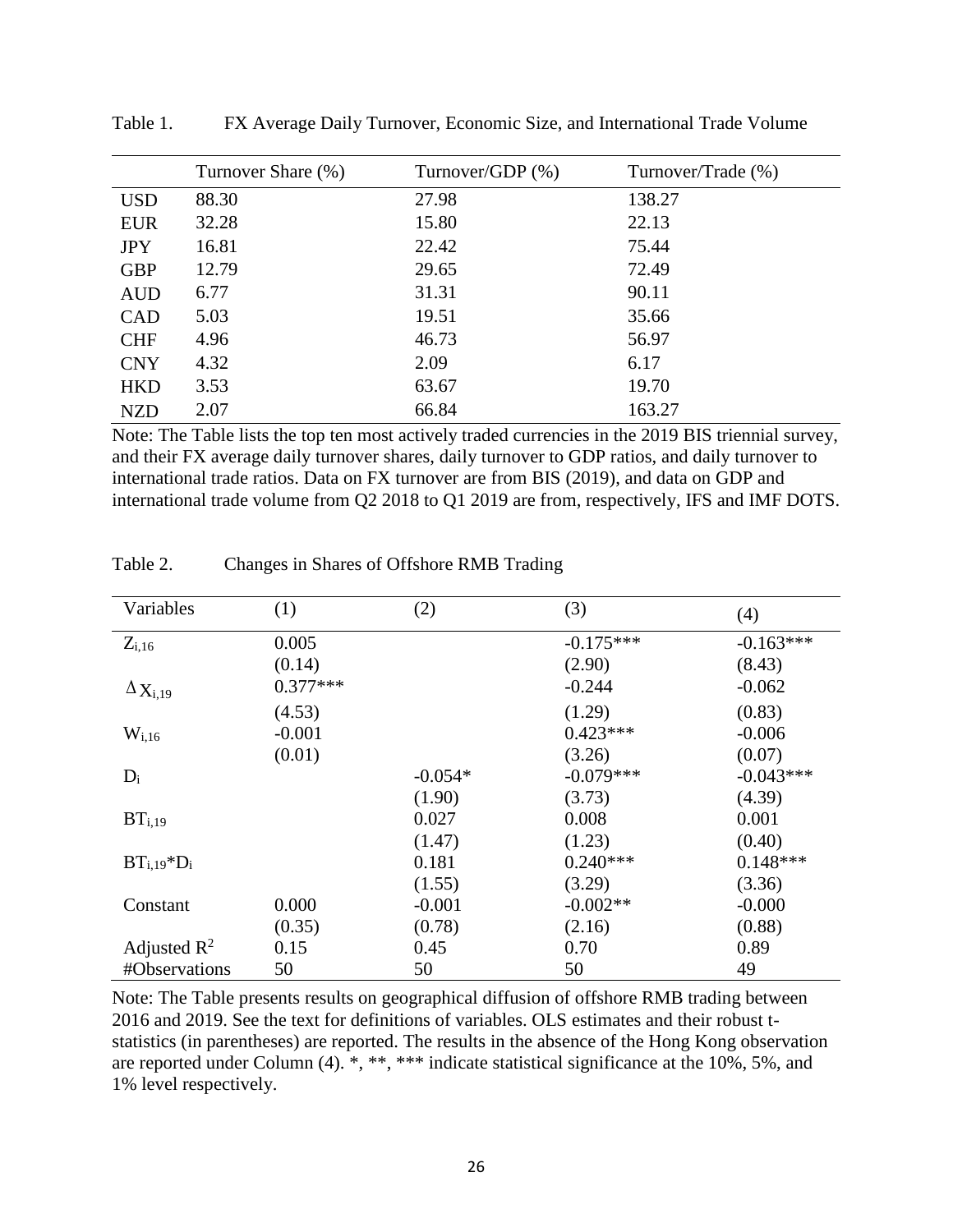| Variables                  | (1)         | (2)         | (3)         | (4)         | (5)         | (6)         | (P)         |
|----------------------------|-------------|-------------|-------------|-------------|-------------|-------------|-------------|
| $Z_{i,16}$                 | $-0.175***$ | $-0.196***$ | $-0.151***$ | $-0.176***$ | $-0.176***$ | $-0.184***$ | $-0.151***$ |
|                            | (2.90)      | (3.05)      | (5.11)      | (2.97)      | (2.88)      | (3.01)      | (5.11)      |
| $\Delta$ X <sub>i,19</sub> | $-0.244$    | $-0.265$    | $-0.223**$  | $-0.242$    | $-0.248$    | $-0.248$    | $-0.223**$  |
|                            | (1.29)      | (1.41)      | (2.13)      | (1.30)      | (1.29)      | (1.33)      | (2.13)      |
| $W_{i,16}$                 | $0.423***$  | $0.489***$  | $-0.116$    | $0.435***$  | $0.423***$  | $0.448***$  | $-0.116$    |
|                            | (3.26)      | (3.37)      | (1.32)      | (3.36)      | (3.24)      | (3.43)      | (1.32)      |
| $D_i$                      | $-0.079***$ | $-0.081***$ | $-0.057***$ | $-0.080***$ | $-0.079***$ | $-0.079***$ | $-0.057***$ |
|                            | (3.73)      | (4.05)      | (5.24)      | (3.76)      | (3.71)      | (3.87)      | (5.24)      |
| BT <sub>i,19</sub>         | 0.008       | 0.005       | $0.011*$    | 0.006       | 0.010       | 0.009       | $0.011*$    |
|                            | (1.23)      | (1.01)      | (1.91)      | (0.76)      | (1.24)      | (1.22)      | (1.91)      |
| $BT_{i,19} * D_i$          | $0.240***$  | $0.250***$  | $0.163***$  | $0.247***$  | $0.239***$  | $0.241***$  | $0.163***$  |
|                            | (3.29)      | (3.63)      | (3.83)      | (3.34)      | (3.27)      | (3.44)      | (3.83)      |
| <b>RQFII</b>               |             | $-0.003$    |             |             |             |             |             |
|                            |             | (1.00)      |             |             |             |             |             |
| <b>RQFII Size</b>          |             |             | $0.003***$  |             |             |             | $0.003***$  |
|                            |             |             | (6.95)      |             |             |             | (6.95)      |
| Swap                       |             |             |             | $-0.001$    |             |             |             |
|                            |             |             |             | (0.76)      |             |             |             |
| Swap Size                  |             |             |             |             | 0.003       |             |             |
|                            |             |             |             |             | (0.96)      |             |             |
| <b>Clearing Bank</b>       |             |             |             |             |             | $-0.002$    |             |
|                            |             |             |             |             |             | (0.96)      |             |
| Constant                   | $-0.002**$  | $-0.002**$  | $-0.002**$  | $-0.002$    | $-0.003**$  | $-0.002**$  | $-0.002**$  |
|                            | (2.16)      | (2.24)      | (2.08)      | (1.28)      | (2.03)      | (2.26)      | (2.08)      |
| R-Squared (adj)            | 0.70        | 0.71        | 0.85        | 0.69        | 0.69        | 0.70        | 0.85        |
| <b>Observations</b>        | 50          | 50          | 50          | 50          | 50          | 50          | 50          |

Table 3. Changes in Shares of Offshore RMB Trading: China's Policies

Notes: OLS estimates. Robust t-statistics in parentheses; \*, \*\*, \*\*\* indicate variables significant at 10%, 5%, and 1% level respectively.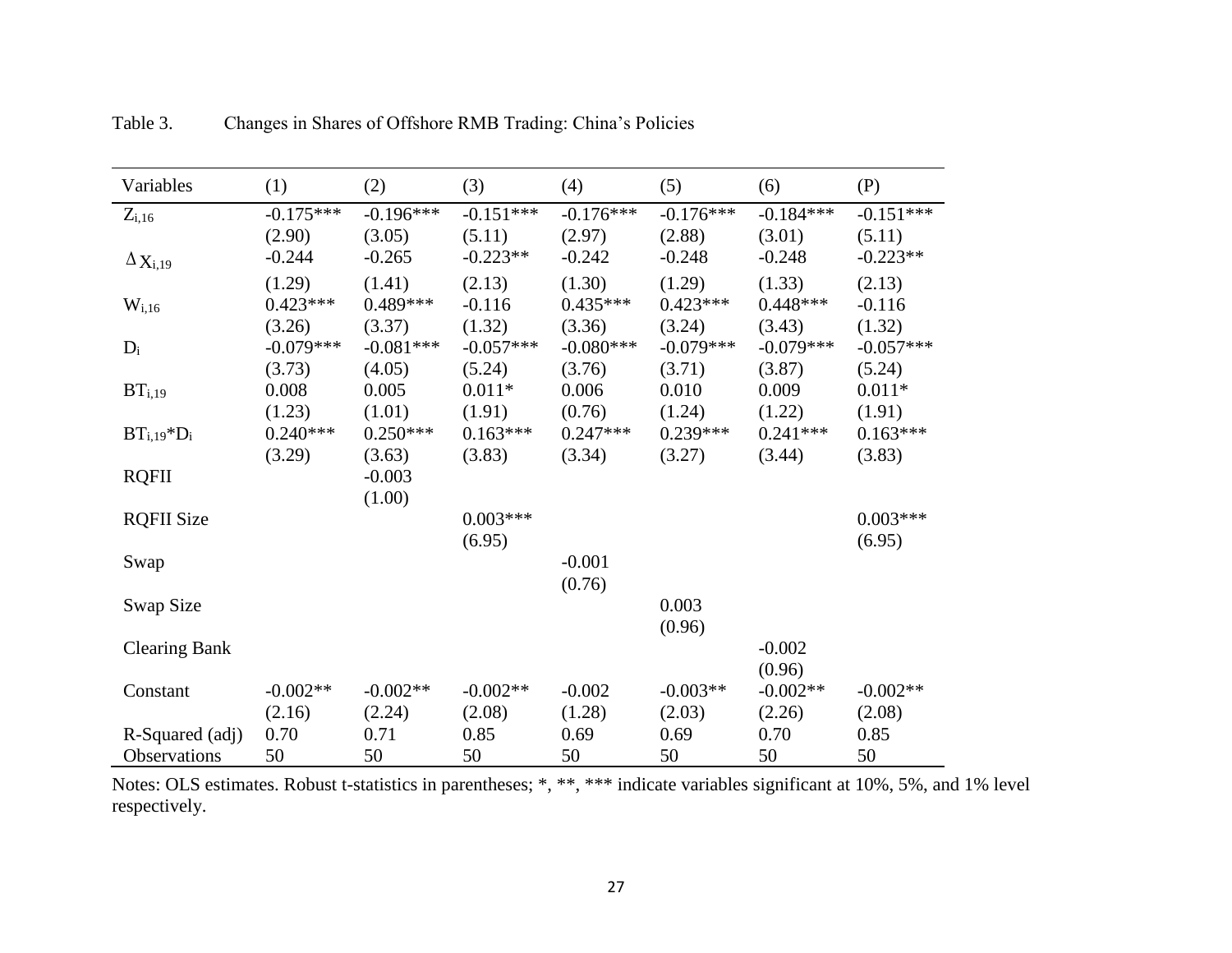| Variables                                | (1)                               | (2)                               | (3)                               | (4)                               | (5)                               | (6)                              | (P)                               |
|------------------------------------------|-----------------------------------|-----------------------------------|-----------------------------------|-----------------------------------|-----------------------------------|----------------------------------|-----------------------------------|
| $Z_{i,16}$<br>$\Delta$ X <sub>i,19</sub> | $-0.175***$<br>(2.90)<br>$-0.244$ | $-0.171***$<br>(2.91)<br>$-0.222$ | $-0.164***$<br>(3.24)<br>$-0.197$ | $-0.172***$<br>(2.77)<br>$-0.236$ | $-0.174***$<br>(2.83)<br>$-0.242$ | $-0.169**$<br>(2.68)<br>$-0.234$ | $-0.175***$<br>(2.90)<br>$-0.244$ |
|                                          | (1.29)                            | (1.20)                            | (1.25)                            | (1.21)                            | (1.25)                            | (1.20)                           | (1.29)                            |
| $W_{i,16}$                               | $0.423***$<br>(3.26)              | $0.382***$<br>(2.85)              | $0.403***$<br>(3.69)              | $0.409***$<br>(3.02)              | $0.418***$<br>(2.99)              | $0.416***$<br>(3.14)             | $0.423***$<br>(3.26)              |
| $D_i$                                    | $-0.079***$<br>(3.73)             | $-0.075***$<br>(3.74)             | $-0.076***$<br>(4.23)             | $-0.078***$<br>(3.60)             | $-0.078***$<br>(3.68)             | $-0.078***$<br>(3.60)            | $-0.079***$<br>(3.73)             |
| BT <sub>i,19</sub>                       | 0.008<br>(1.23)                   | 0.006<br>(0.98)                   | 0.023<br>(1.47)                   | 0.011<br>(1.49)                   | 0.009<br>(1.03)                   | 0.008<br>(1.13)                  | 0.008<br>(1.23)                   |
| $BT_{i,19} * D_i$                        | $0.240***$<br>(3.29)              | $0.228***$<br>(3.31)              | $0.234***$<br>(3.70)              | $0.235***$<br>(3.15)              | $0.238***$<br>(3.24)              | $0.238***$<br>(3.16)             | $0.240***$<br>(3.29)              |
| FDI Share                                |                                   | 0.020<br>(1.04)                   |                                   |                                   |                                   |                                  |                                   |
| <b>FTA</b>                               |                                   |                                   | $-0.005$<br>(1.27)                |                                   |                                   |                                  |                                   |
| <b>CFETS</b>                             |                                   |                                   |                                   | 0.001<br>(0.60)                   |                                   |                                  |                                   |
| Log_Distance                             |                                   |                                   |                                   |                                   | $-0.029$<br>(0.16)                |                                  |                                   |
| Belt & Road                              |                                   |                                   |                                   |                                   |                                   | $-0.001$<br>(0.71)               |                                   |
| Constant                                 | $-0.002**$<br>(2.16)              | $-0.002**$<br>(2.19)              | $-0.003**$<br>(2.10)              | $-0.003*$<br>(2.01)               | 0.000<br>(0.02)                   | $-0.002$<br>(0.99)               | $-0.002**$<br>(2.16)              |
| R-Squared (adj)                          | 0.70                              | 0.71                              | 0.73                              | 0.69                              | 0.69                              | 0.70                             | 0.70                              |
| Observations                             | 50                                | 50                                | 50                                | 50                                | 50                                | 50                               | 50                                |

Table 4. Changes in Shares of Offshore RMB Trading: Links to China

Notes: OLS estimates. Robust t-statistics in parentheses; \*, \*\*, \*\*\* indicate variables significant at 10%, 5%, and 1% level respectively.Table 5. Changes in Shares of Offshore RMB Trading: Characteristics of Jurisdictions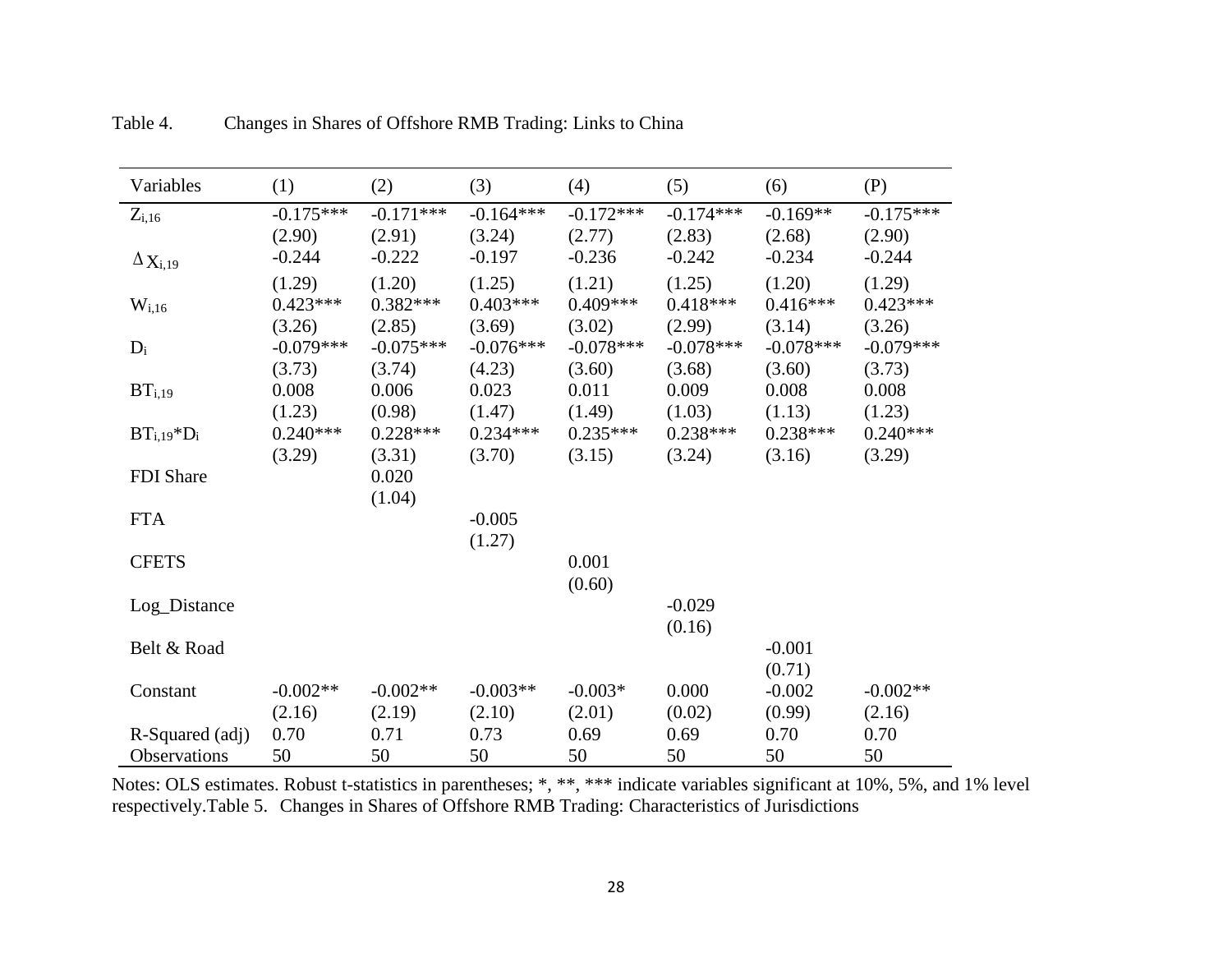| Variables                         | (1)         | (2)         | (3)         | (4)         | (5)         | (P)         |
|-----------------------------------|-------------|-------------|-------------|-------------|-------------|-------------|
| $Z_{i,16}$                        | $-0.175***$ | $-0.176***$ | $-0.157***$ | $-0.175***$ | $-0.178***$ | $-0.183***$ |
|                                   | (2.90)      | (2.90)      | (3.64)      | (2.87)      | (2.78)      | (5.43)      |
| $\Delta \mathbf{X}_{\text{i,19}}$ | $-0.244$    | $-0.229$    | $-0.160$    | $-0.244$    | $-0.250$    | $-0.184*$   |
|                                   | (1.29)      | (1.20)      | (1.18)      | (1.28)      | (1.27)      | (1.79)      |
| $W_{i,16}$                        | $0.423***$  | $0.428***$  | 0.153       | $0.422***$  | $0.431***$  | 0.139       |
|                                   | (3.26)      | (3.30)      | (1.22)      | (3.22)      | (3.10)      | (1.19)      |
| $D_i$                             | $-0.079***$ | $-0.080***$ | $-0.065***$ | $-0.079***$ | $-0.079***$ | $-0.061***$ |
|                                   | (3.73)      | (3.83)      | (3.96)      | (3.68)      | (3.72)      | (4.72)      |
| BT <sub>i,19</sub>                | 0.008       | 0.007       | $-0.001$    | 0.008       | 0.008       | $-0.004$    |
|                                   | (1.23)      | (1.02)      | (0.13)      | (1.21)      | (1.22)      | (0.82)      |
| $BT_{i,19} * D_i$                 | $0.240***$  | $0.249***$  | $0.214***$  | $0.240***$  | $0.241***$  | $0.208***$  |
|                                   | (3.29)      | (3.42)      | (3.44)      | (3.25)      | (3.29)      | (4.05)      |
| <b>GDP</b> Growth                 |             | $-0.011$    |             |             |             |             |
|                                   |             | (1.00)      |             |             |             |             |
| Equity Mkt /GDP                   |             |             | $0.005***$  |             |             | $0.007***$  |
|                                   |             |             | (3.34)      |             |             | (4.05)      |
| Int. Bond Mkt/GDP                 |             |             |             | 0.003       |             |             |
|                                   |             |             |             | (0.30)      |             |             |
| <b>Financial Development</b>      |             |             |             |             | 0.001       | $0.008***$  |
|                                   |             |             |             |             | (0.39)      | (4.43)      |
| Constant                          | $-0.002**$  | $-0.002$    | $-0.003***$ | $-0.002**$  | $-0.003$    | $-0.008***$ |
|                                   | (2.16)      | (1.60)      | (3.53)      | (2.06)      | (1.40)      | (5.01)      |
|                                   |             |             |             |             |             |             |
| R-Squared (adj)                   | 0.70        | 0.70        | 0.81        | 0.69        | 0.69        | 0.86        |
| Observations                      | 50          | 50          | 50          | 50          | 50          | 50          |

Notes: OLS estimates. Robust t-statistics in parentheses; \*, \*\*, \*\*\* indicate variables significant at 10%, 5%, and 1% level respectively.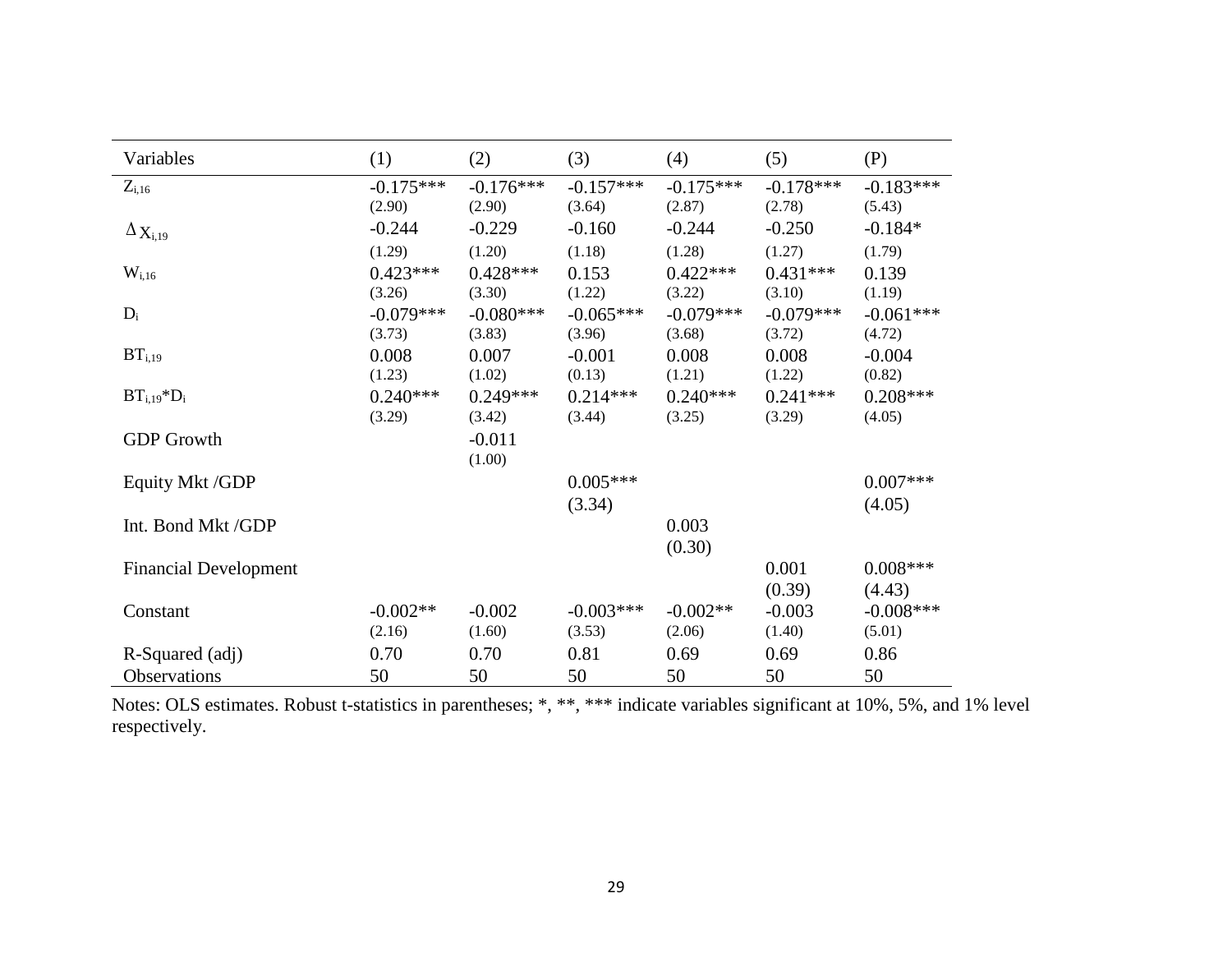| Variables                    | (1)         | (2)         | (3)         | (4)         | (P)         |
|------------------------------|-------------|-------------|-------------|-------------|-------------|
| $Z_{i,16}$                   | $-0.175***$ | $-0.151***$ | $-0.157***$ | $-0.178***$ | $-0.168***$ |
|                              | (2.90)      | (5.11)      | (3.64)      | (2.78)      | (6.81)      |
| $\Delta$ X <sub>i,19</sub>   | $-0.244$    | $-0.223**$  | $-0.160$    | $-0.250$    | $-0.197**$  |
|                              | (1.29)      | (2.13)      | (1.18)      | (1.27)      | (2.08)      |
| $W_{i,16}$                   | $0.423***$  | $-0.116$    | 0.153       | $0.431***$  | $-0.062$    |
|                              | (3.26)      | (1.32)      | (1.22)      | (3.10)      | (0.96)      |
| $D_i$                        | $-0.079***$ | $-0.057***$ | $-0.065***$ | $-0.079***$ | $-0.055***$ |
|                              | (3.73)      | (5.24)      | (3.96)      | (3.72)      | (5.63)      |
| BT <sub>i,19</sub>           | 0.008       | $0.011*$    | $-0.001$    | 0.008       | 0.002       |
|                              | (1.23)      | (1.91)      | (0.13)      | (1.22)      | (0.43)      |
| $BTi,19*Di$                  | $0.240***$  | $0.163***$  | $0.214***$  | $0.241***$  | $0.176***$  |
|                              | (3.29)      | (3.83)      | (3.44)      | (3.29)      | (4.24)      |
| <b>RQFII</b> size            |             | $0.003***$  |             |             | $0.002**$   |
|                              |             | (6.95)      |             |             | (2.60)      |
| Equity Mkt /GDP              |             |             | $0.005***$  |             | $0.004**$   |
|                              |             |             | (3.34)      |             | (2.04)      |
| <b>Financial Development</b> |             |             |             | 0.001       | $0.006***$  |
|                              |             |             |             | (0.39)      | (3.11)      |
| Constant                     | $-0.002**$  | $-0.002**$  | $-0.003***$ | $-0.003$    | $-0.006***$ |
|                              | (2.16)      | (2.08)      | (3.53)      | (1.40)      | (3.35)      |
| R-Squared (adj)              | 0.70        | 0.85        | 0.81        | 0.69        | 0.89        |
| Observations                 | 50          | 50          | 50          | 50          | 50          |

Table 6. Changes in Shares of Offshore RMB Trading: A Synthetic Formulation

Notes: OLS estimates. Robust t-statistics in parentheses; \*, \*\*, \*\*\* indicate variables significant at 10%, 5%, and 1% level respectively.